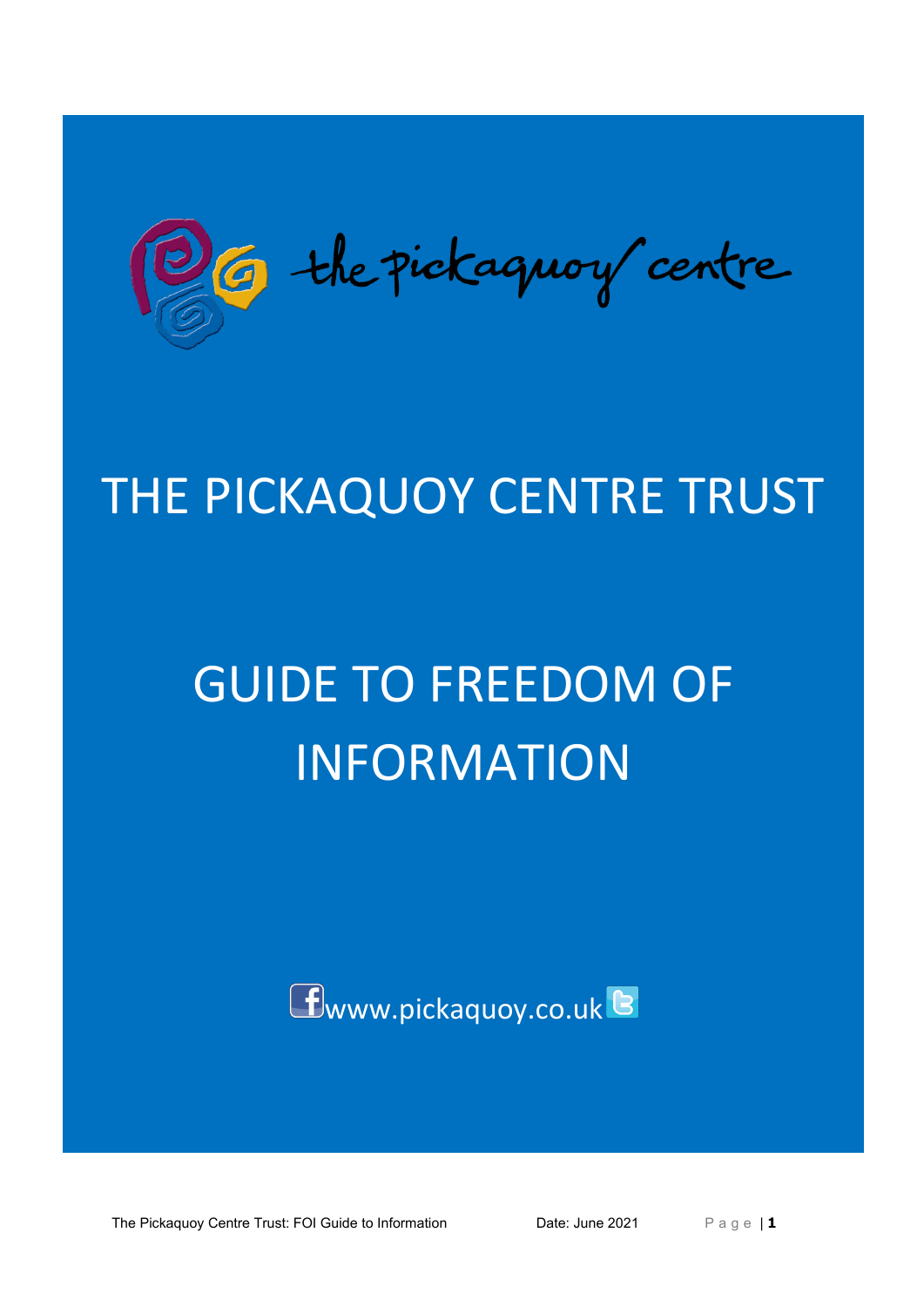#### **THE PICKAQUOY CENTRE TRUST GUIDE TO INFORMATION AVAILABLE THROUGH THE MODEL PUBLICATION SCHEME NOVEMBER 2018 (Updated 26 March 2021)**

**Contents**

| <b>SECTION 1:</b>  | Introduction to The Pickaquoy Centre Trust<br>Guide to Information           |
|--------------------|------------------------------------------------------------------------------|
| <b>SECTION 2:</b>  | About The Pickaquoy Centre Trust                                             |
| <b>SECTION 3:</b>  | Accessing information under the Guide                                        |
| <b>SECTION 4:</b>  | Information that we may withhold                                             |
| <b>SECTION 5:</b>  | Our Charging Policy                                                          |
| <b>SECTION 6:</b>  | Our Copyright Policy                                                         |
| <b>SECTION 7:</b>  | <b>Records Management Policy</b>                                             |
| <b>SECTION 8:</b>  | Contact details for enquiries, feedback and complaints                       |
| <b>SECTION 9:</b>  | How to access information which is not available in the Guide to Information |
| <b>SECTION 10:</b> | Classes of Information                                                       |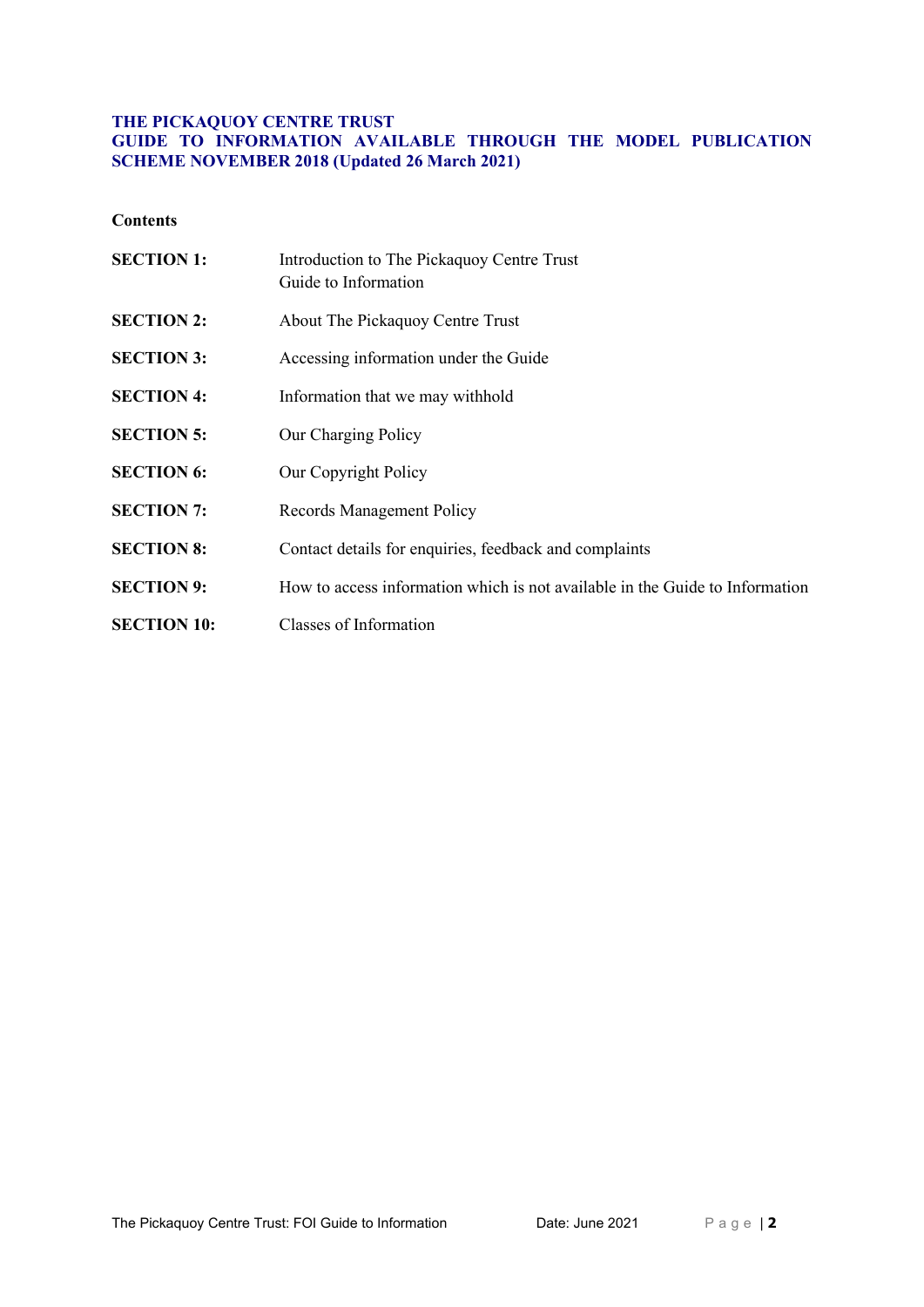#### **Section 1: Introduction**

The Freedom of Information (Scotland) Act 2002 (the Act) requires Scottish public authorities to adopt and maintain a publication scheme which has the approval of the Scottish Information Commissioner, and publish information in accordance with that scheme. The publication scheme must:

- publish the classes of information that the authority makes routinely available.
- tell the public how to access the information and whether information is available free of charge or on payment.

The Pickaquoy Centre Trust has been designated as a Scottish Public Authority by an order made under section 5 of the Act, known as the Freedom of Information (Scotland) Act 2002 (Designation of Persons as Scottish Public Authorities) Order 2013.

The Pickaquoy Centre Trust has adopted the **Model Publication Scheme 1 November 2018** (updated 26 March 2021) which has been produced and approved by the Scottish Information Commissioner.

You can see this scheme on our website at [Guide to Freedom of Information.](https://pickaquoy.co.uk/media/2313/pickaquoy-guide-to-information-april-2021-model-publication-final.pdf) It is also available on the Scottish Information Commissioner's website at [www.itspublicknowledge.info/MPS](http://www.itspublicknowledge.info/MPS)

You can also contact us at the address below if you prefer a copy of the Model Publication Scheme 2018, or this Guide to Information, to be provided in a different format. The purpose of the Guide to Information is to:

- allow the public to see what information is available (and what is not available) for The Pickaquoy Centre Trust in relation to each class in the Model Publication Scheme 2018.
- state what charges may be applied.
- explain how to find the information easily.
- provide contact details for enquiries and to get help with access to the information.
- explain how to request information that has not been published.

Alongside the Act, the Environmental Information (Scotland) Regulations 2004 (the EIRs) provide a separate right of access to the environmental information that we hold. This guide to information also contains details of the environmental information that we routinely make available.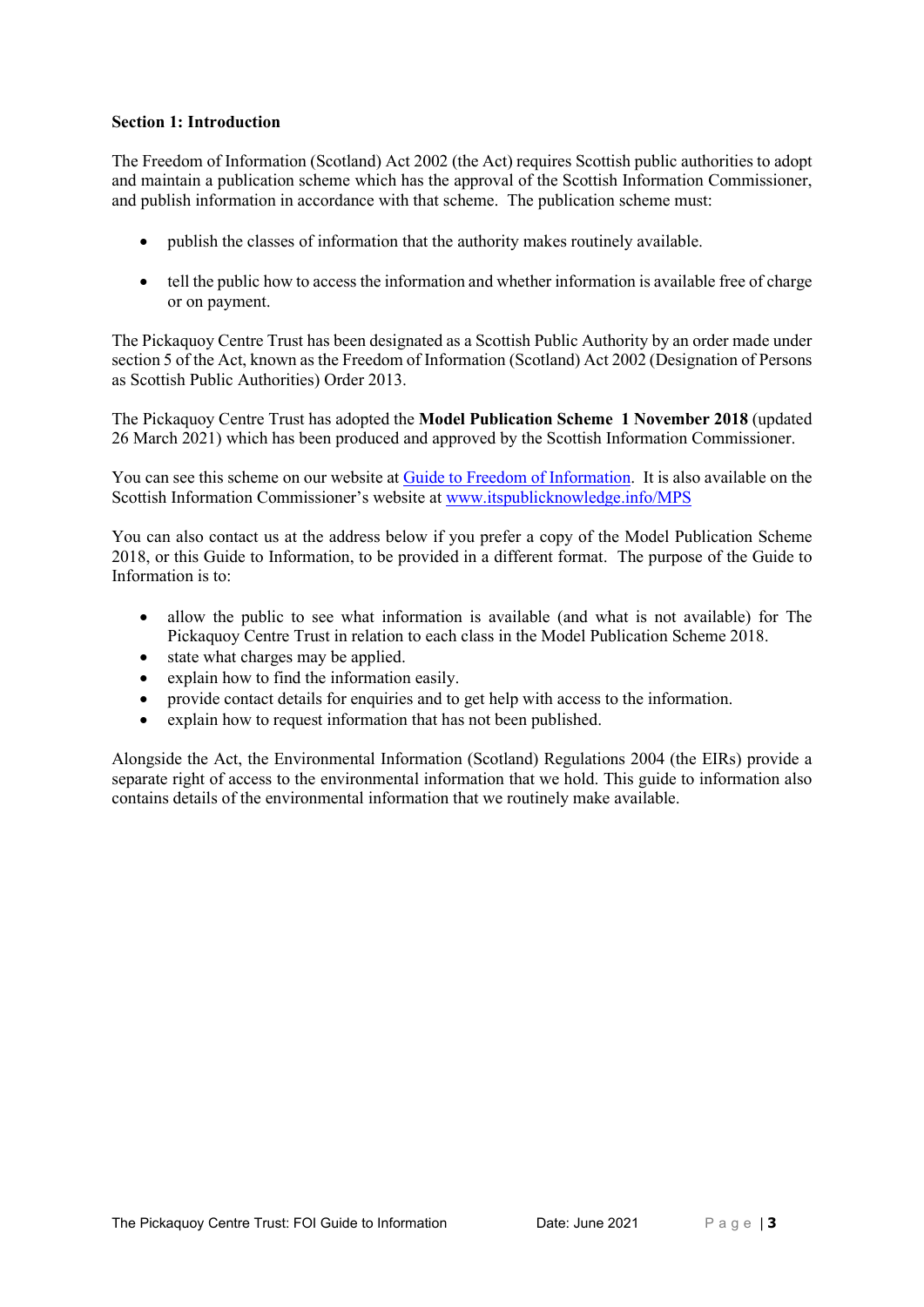#### **Section 2: About The Pickaquoy Centre Trust**

The Pickaquoy Centre Trust (the Trust) is a registered charitable trust. The Trust's object (as set out in its declaration of trust) is "to provide facilities in the interests of social welfare for recreation and leisure time occupation with the object of improving the condition of life for the inhabitants, residents and visitors to the Orkney Islands". The Trust assumed responsibility for the management of The Pickaquoy Centre on 6 April 1999, under a contract issued by the Orkney Islands Council (OIC) to provide leisure facilities on behalf of the OIC. The Board of Trustees consists of fourteen Trustees, nine of whom are public representatives and five of whom are elected members of OIC. The day to day management of the Trust is delegated to the management team.

The Pickaquoy Centre Trust is responsible for the strategic and operational management of the Pickaquoy Centre which it leases from Orkney Islands Council.

This facility provides a strong infrastructure for swimming pool, sports halls, outdoor sports pitches, health and fitness centres and centres of excellence for sports development, arts and events.

In delivering its services The Pickaquoy Centre Trust works with many partners including Orkney Islands Council, NHS Orkney, **sport**scotland, many Governing Bodies of Sport and third sector organisations. In doing so we contribute to some of the outcomes in Orkney Islands Council's Single Outcome Agreement and to the outcomes and priorities set out in the Scottish Government's national strategy for sport 'Reaching Higher'.

The day to day operations of The Pickaquoy Centre Trust are managed by the Trust's Senior Management Team led by the Managing Director, who is given strategic direction by the Board of Directors (Trustees). There are 13 Trustees on the Board who have ultimate control of the Company subject to providing and operating the services in accordance with contracts, leases and funding agreements made with Orkney Islands Council and other external funders. Trustees and paid staff of the Company have a duty to act in the interests of the charity and operate in accordance with its objects and purposes.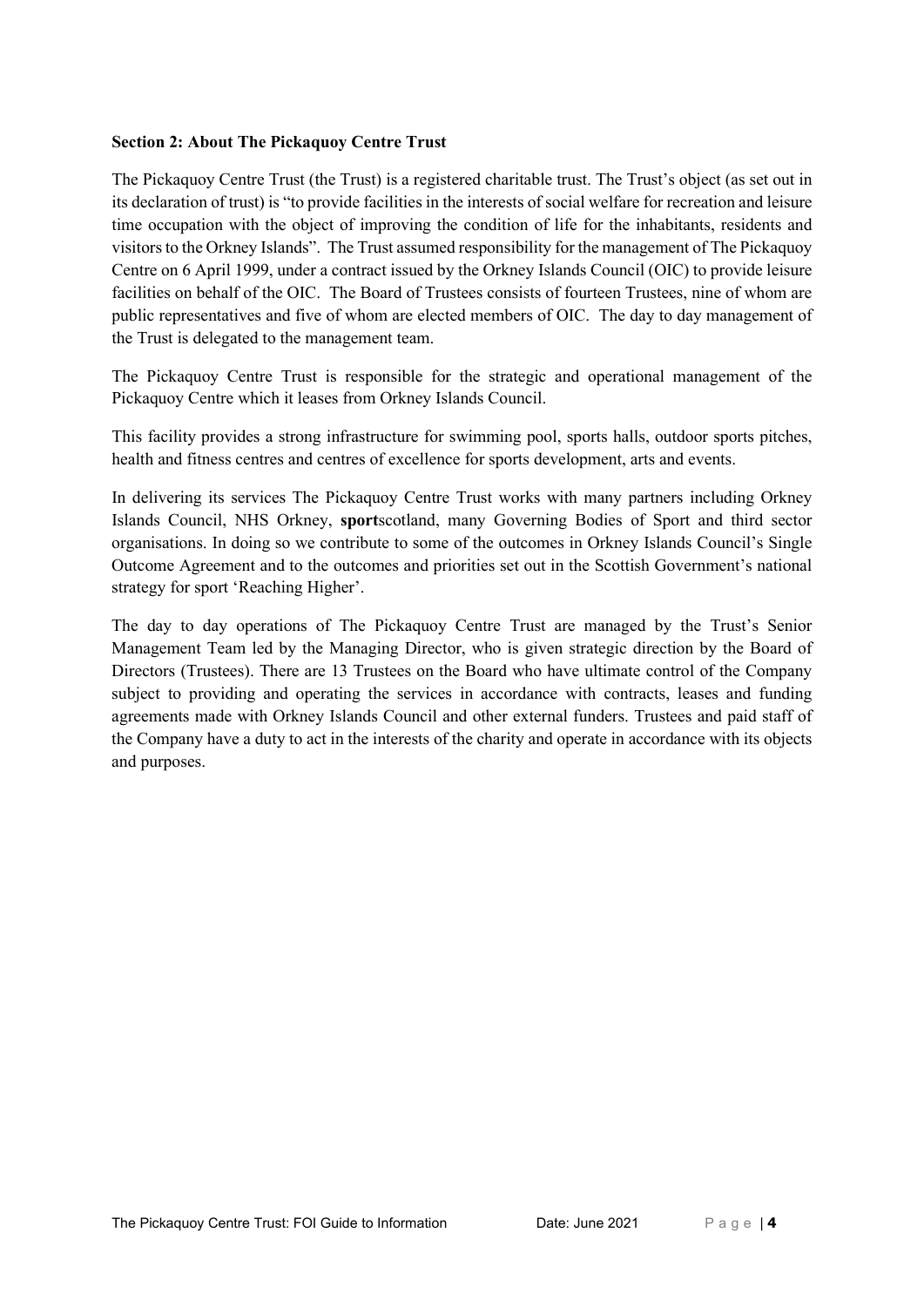#### **Section 3: Accessing Information Under the Scheme**

#### *Availability and formats*

The information published through this Guide to Information is, wherever possible, available on our website. We offer alternative arrangements for people who do not want to, or cannot, access the information online or by inspection at our premises. For example, we can usually arrange to send information to you in paper copy (although there may be a charge for this – see "Section  $5 -$ Our Charging Policy").

Information in our Guide to Information will normally be available through the routes described below. "Section 10 – Classes of Information" provides more details on the information available under the Guide, along with additional guidance on how the information falling within each "class" may be accessed.

#### *Online:*

Most information listed in our Guide to Information is available to download from our website. In many cases a link within "Section 10: Classes of Information" will direct you to the relevant page or document. If you are having trouble finding any document listed in our guide, then for further assistance please contact:

Human Resources Manager

The Pickaquoy Centre

Muddisdale Road

Kirkwall

**Orkney** 

KW15 1LR

Phone: 01856 879900

E-mail: hr@pickaquoy.com

# *By email:*

If the information you seek is listed in our Guide to Information but is not published on our website, we can send it to you by email, wherever possible.

When requesting information from us, please provide a telephone number so that we can telephone you to clarify details, if necessary.

# *By phone:*

All information in the guide will be available in hard copy form e.g. paper copies. Hard copies of information can be requested from us over the telephone. Please call us to request information available under this scheme.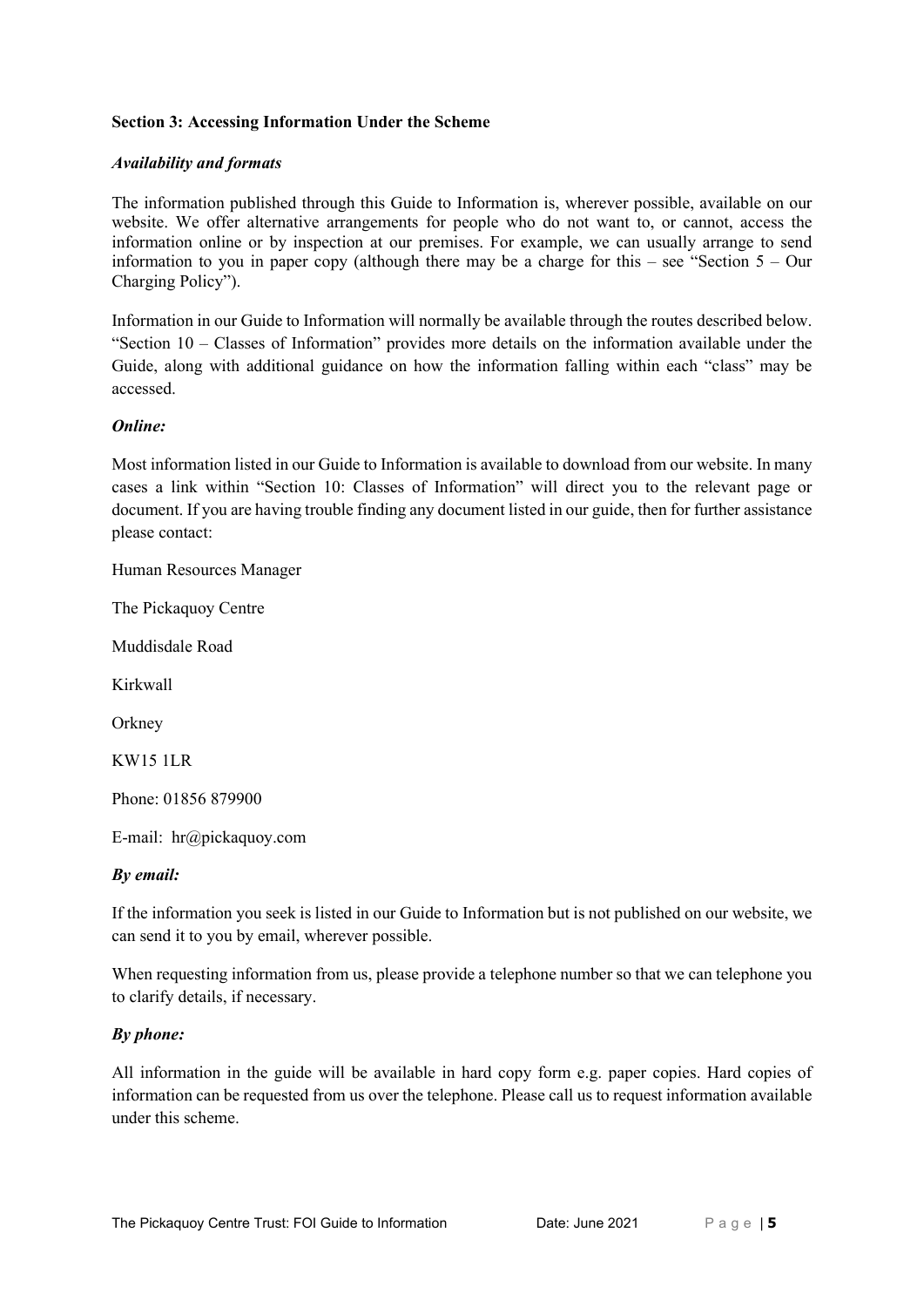# *By post:*

You can also request hard copies of any information in the Guide by post. Please address your request to:

Human Resources Manager

The Pickaquoy Centre

Muddisdale Road

Kirkwall

**Orkney** 

KW15 1LR

Phone: 01856 879900

E-mail: hr@pickaquoy.com

When writing to us to request information, please include your name and address, full details of the information or documents you would like to receive, and any fee applicable (see "Section 5: Our Charging Policy" for further information on fees). Please also include a telephone number so we can telephone you to clarify any details, if necessary.

# *Personal visits:*

If you prefer to visit us to inspect the information, you may be required to make an appointment to view the information. In such cases, this will be set out within "Section 10 – Classes of Information", and contact details will be provided within the relevant class.

#### *Advice and assistance:*

If you have any difficulty identifying the information you want to access, then please contact us to help you.

# *Exempt information*

We will publish all the information we hold that falls within the classes of information in Section 10. If a document contains information that is exempt under Scotland's freedom of information laws (for example sensitive personal information or a trade secret), we will remove or redact (black out) the information before publication and explain why.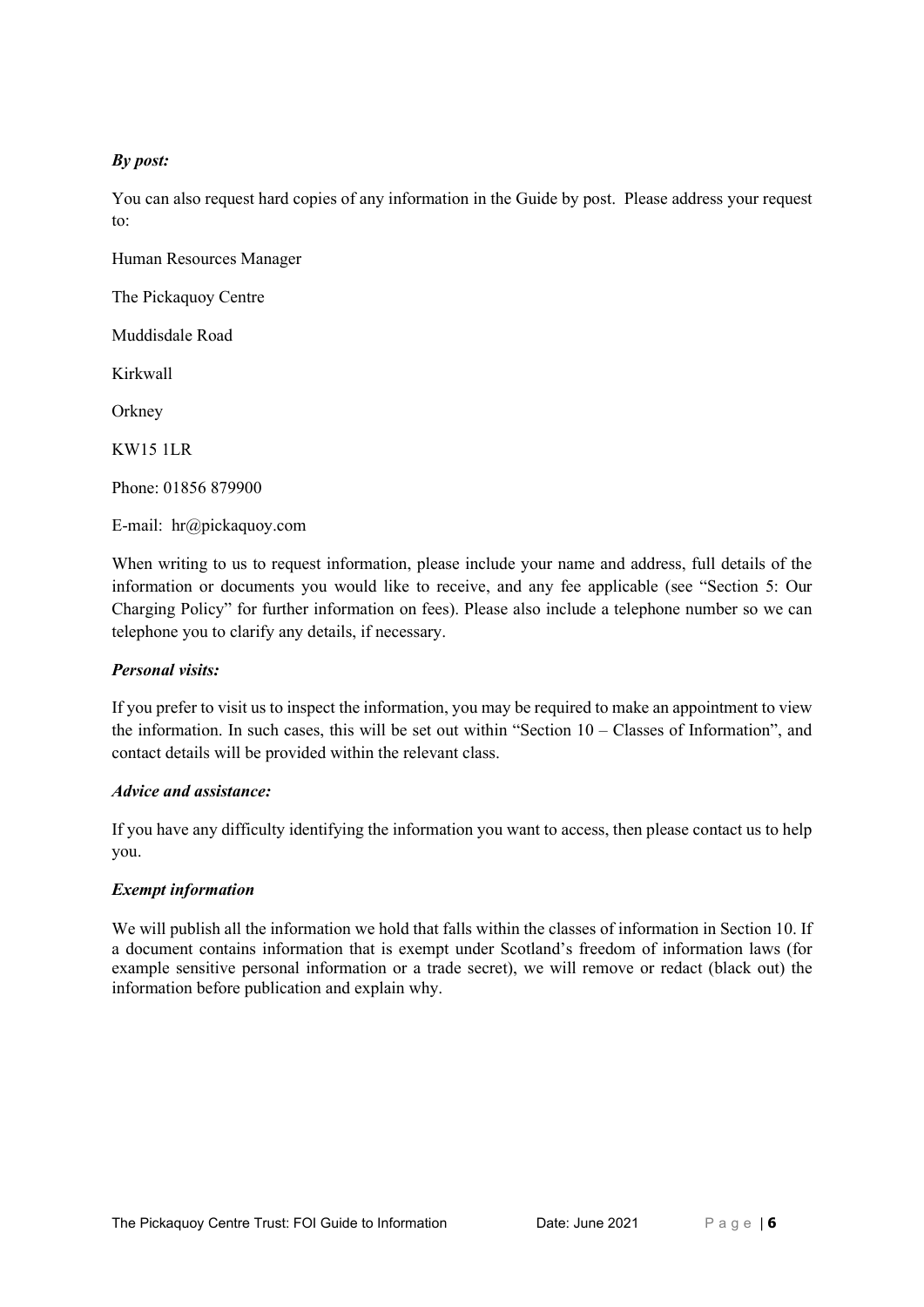#### **Section 4: Information that we may withhold**

All information covered by our Guide to Information can either be accessed through our website, or will be provided promptly following our receipt of your request.

Our aim in adopting the Commissioner's Model Publication Scheme 2018 and in maintaining this Guide to Information is to be as open as possible. You should note, however, that there may be limited circumstances where information will be withheld from one of the classes of information listed in "Section  $10 -$ Classes of Information". Information will only be withheld, however, where the Act (or, in the case of environmental information, the EIRs) expressly permits it.

Information may be withheld, for example, where its disclosure would breach the law of confidentiality, harm an organisation's commercial interests, or endanger the protection of the environment.

Information may also be withheld if it is another person's personal information, and its release would breach the data protection legislation.

Whenever information is withheld we will inform you of this, and will set out why that information cannot be released. Even where information is withheld it will, in many cases, be possible to provide copies with the withheld information edited out. If you wish to complain about any information which has been withheld from you, please refer to "Section 8 – Contact details for enquiries, feedback and complaints".

# **Section 5 Our Charging Policy**

Unless otherwise stated in "Section 10 – Classes of Information", all information contained within our scheme is available from us free of charge where it can be downloaded from our website or where it can be sent to you electronically by email.

We reserve the right to impose charges for providing information in paper copy or on USB memory stick. Charges will reflect the actual costs to The Pickaquoy Centre Trust of supplying the information to you, e.g. photocopying and postage, as set out below.

In the event that a charge is to be levied, you will be advised of the charge and how it has been calculated.

Information will not be provided to you until payment has been received.

There is no charge to view information on our website or at our premises.

#### **Reproduction Charges**

We may charge for providing information to you e.g. photocopying and postage, but we will charge you no more than it actually costs us to do so. We will always tell you what the cost is before providing the information to you.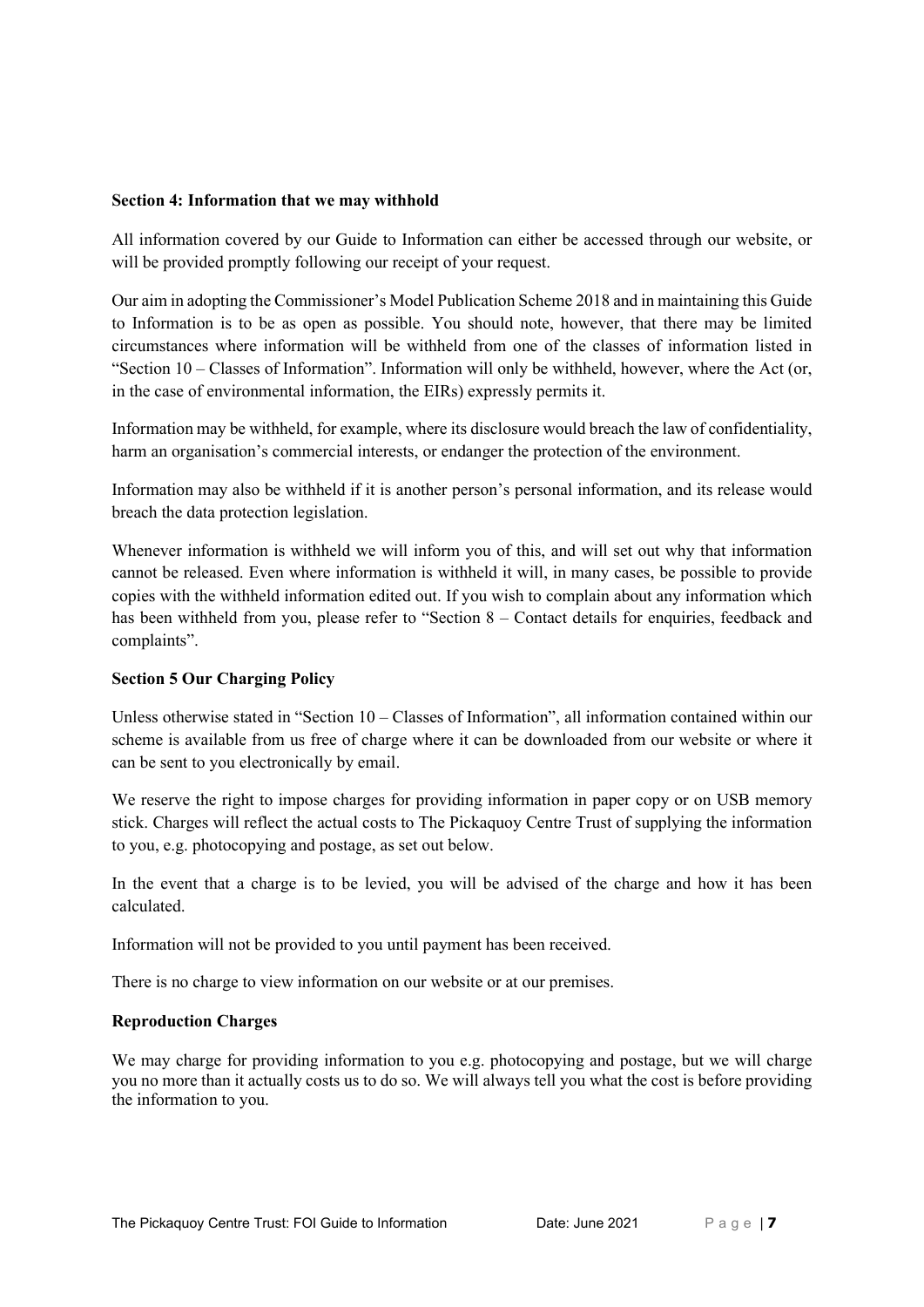- Photocopying is charged at 10p per A4 sheet and 20p per A3 sheet for black and white copying or £1.00 per A4 sheet and £1.50 for A3 sheet for colour copying.
- An alternative format is offered in form of USB Memory Stick which will be charged at cost.

#### **Postage Costs**

Postage costs will be recharged at the rate we paid to send the information to you. Our charge is for sending information by Royal Mail First Class.

When providing copies of pre-printed publications, we will charge no more than the cost per copy of the total print run.

We do not pass on any other costs to you in relation to our published information.

#### **Section 6 – Our Copyright Policy**

Where The Pickaquoy Centre Trust holds the copyright in its published information, Use of copyright and database right material expressly made available under this licence (the 'Information') indicates your acceptance of the terms and conditions below.

The Licensor grants you a worldwide, royalty-free, perpetual, non-exclusive licence to use the Information subject to the conditions below.

This licence does not affect your freedom under fair dealing or fair use or any other copyright or database right exceptions and limitations.

You are free to:

- copy, publish, distribute and transmit the Information.
- adapt the Information.
- exploit the Information commercially and non-commercially for example, by combining it with other Information, or by including it in your own product or application.

Where The Pickaquoy Centre Trust does not hold copyright in information we publish, we will make this clear.

#### **Section 7: Records Management Policy**

The Pickaquoy Centre Trust regards its records as a major asset of the Company. It confirms that its records are one of the essential resources which support management in the efficient and effective fulfilment of its governance, business and legal responsibilities. The Pickaquoy Centre Trust Records Management Policy can be found in "Section 10 Classes of Information" - Class 5.

#### **Section 8: Contact details for enquiries, feedback and complaints**

The Act requires that we review our publication scheme from time to time. As we have adopted the Model Publication Scheme 2018, this means we will review our Guide to Information from time to time.

As a result, we welcome feedback on how we can develop our Guide further. If you would like to comment on any aspect of this Guide to Information, then please contact us.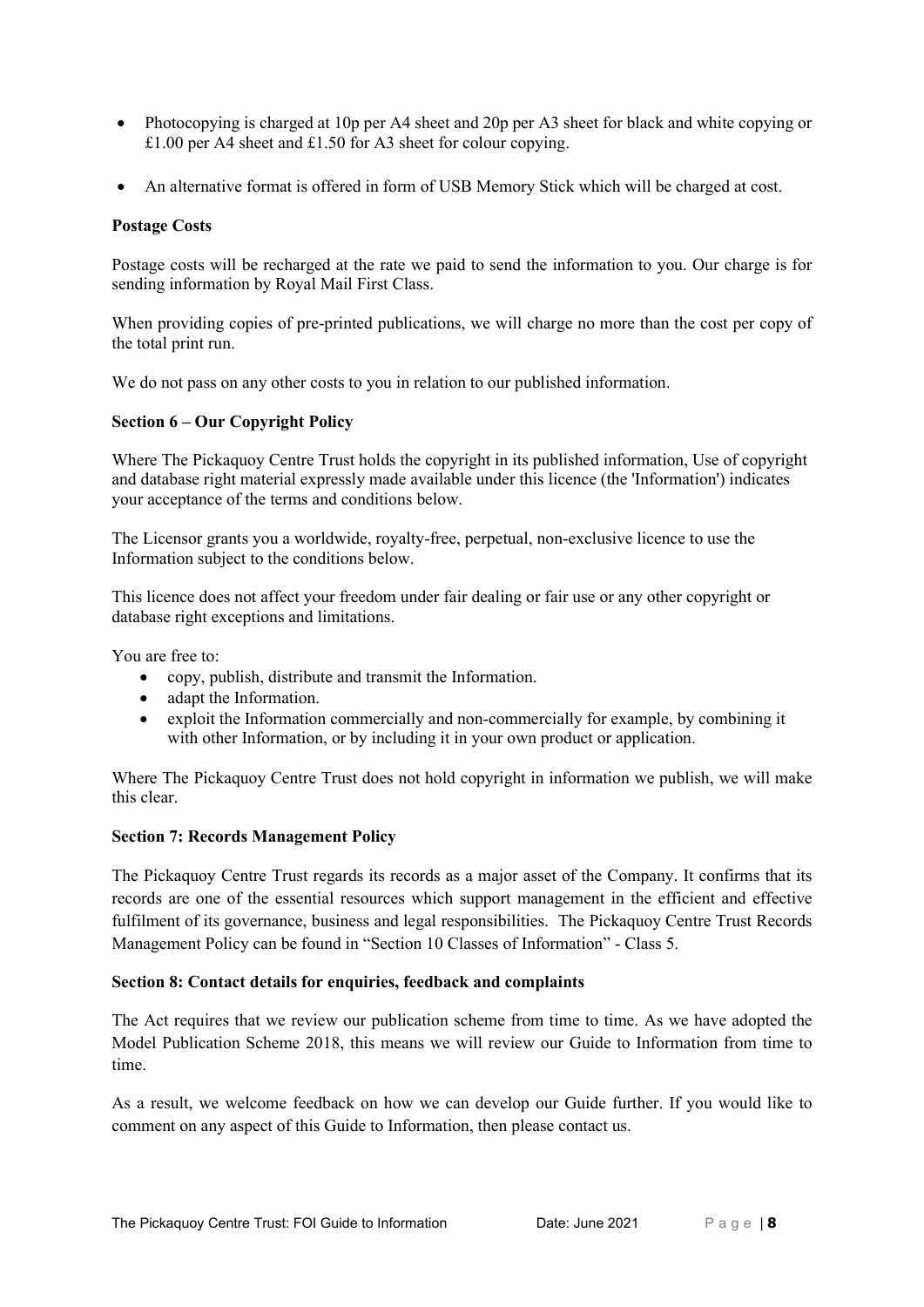You may, for example wish to tell us about:

- other information that you would like to see included in the Guide.
- whether you found the Guide easy to use.
- whether you found the Guide to Information useful.
- whether our staff were helpful.
- other ways in which our Guide to information can be improved.

Our aim is to make our Guide to Information as user-friendly as possible, and we hope that you can access all the information we publish with ease. If you do wish to complain about any aspect of the Guide then please contact us and we will try and resolve your complaint as quickly as possible.

Any written complaint will be responded to within 7 days of receipt.

You have legal rights to access information under the Model Publication Scheme 2018 (as described in this Guide to Information) and a right of appeal to the Scottish Information Commissioner if you are dissatisfied with our response.

These rights apply only to information requests made in writing<sup>[1](#page-8-0)</sup> or another recordable format. If you are unhappy with our responses to your request you can ask us to review it and if you are still unhappy, you can make an appeal to the Scottish Information Commissioner.



<span id="page-8-0"></span><sup>&</sup>lt;sup>1</sup> Verbal requests for environmental information carry similar rights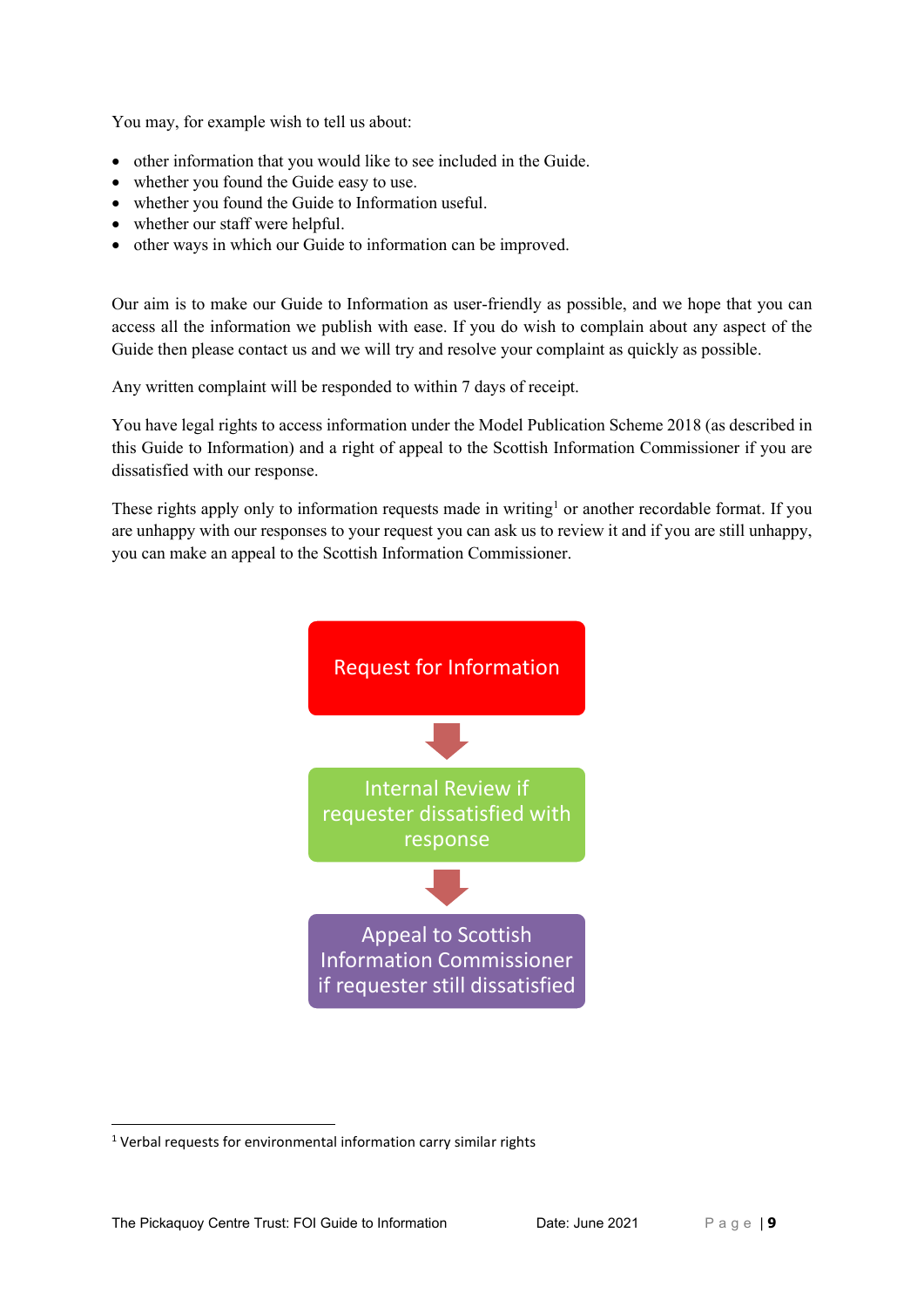The Commissioner's website has a guide to this three step process, and operates an enquiry service Monday to Friday from 9:00am to 5:00pm.

Her office can be contacted as follows:

#### **Scottish Information Commissioner**

Kinburn Castle Doubledykes Road St Andrews Fife KY16 9DS Tel: 01334 464610 Email: enquiries@itspublicknowledge.info Website: [www.itspublicknowledge.info/YourRights](http://www.itspublicknowledge.info/YourRights)

All enquiries, feedback and complaints relating to this Guide to Information, or any other aspect of Freedom of Information, Data Protection and the EIRs should be directed to:

Human Resources Manager

The Pickaquoy Centre

Muddisdale Road

Kirkwall

**Orkney** 

KW15 1LR

Phone: 01856 879900

E-mail: hr@pickaquoy.com

#### **Section 9: How to Access Information which is not available in the Guide to Information**

If the information you are seeking is not available via the Model Publication Scheme 2018 (as described in this Guide) then you may wish to request it from us.

The Act provides you with a right of access to the information we hold, subject to certain exemptions. The EIRs separately provide a right of access to the environmental information we hold, while the Data Protection Act 1998 (DPA) provides a right of access to any personal information about you that we hold.

Again, these rights are subject to certain exceptions or exemptions. Should you wish to request a copy of any information that we hold that is not available under the Model Publication Scheme 2018 (and described in this Guide), please write to: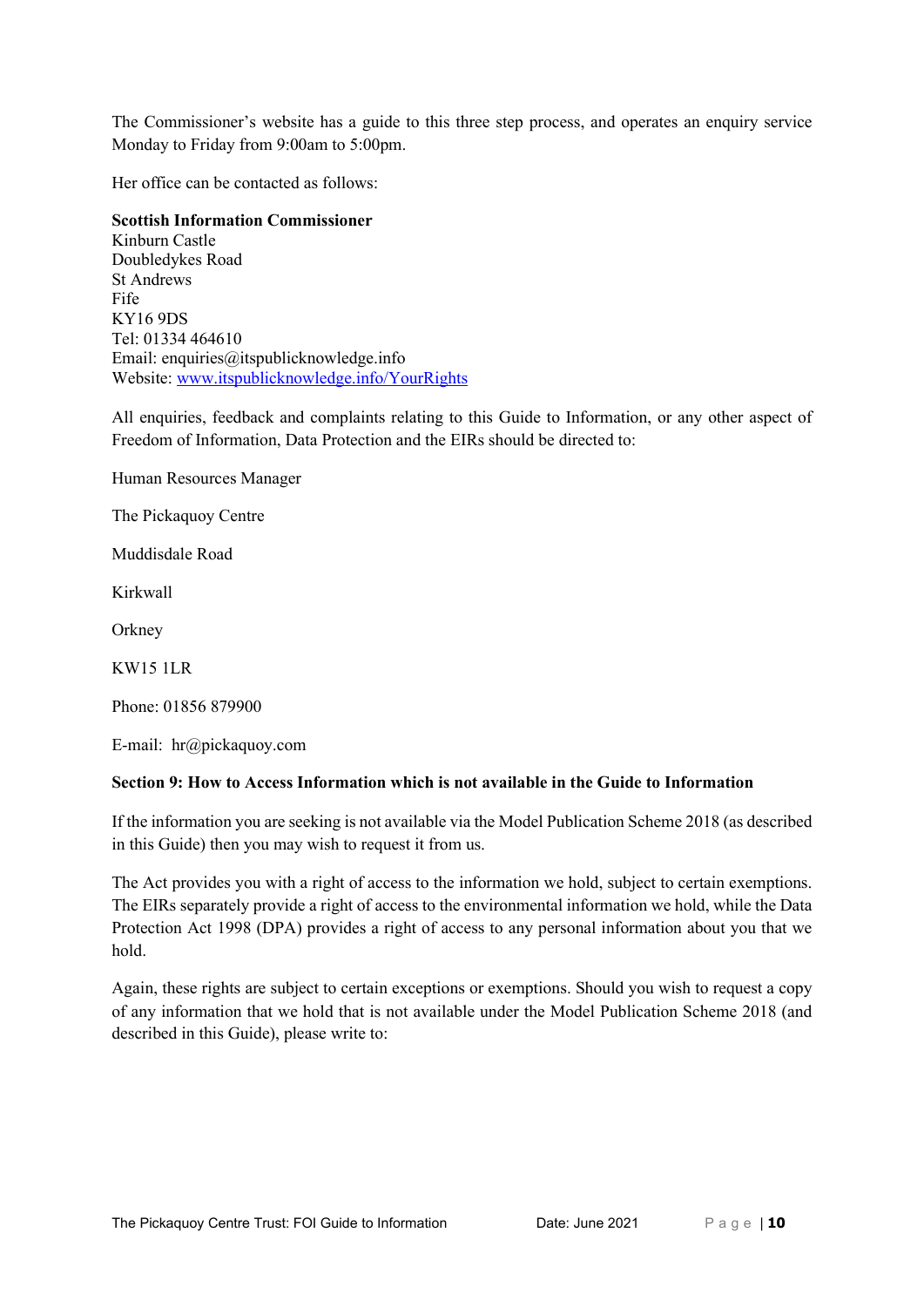Human Resources Manager The Pickaquoy Centre Muddisdale Road Kirkwall **Orkney** KW15 1LR Phone: 01856 879900 E-mail: hr@pickaquoy.com

#### **Charges for information which is not available under the scheme:**

The charges for information which is available under The Pickaquoy Centre Trust's Guide to Information are set out under "Section 5 – Our Charging Policy".

If you submit a request to us for information which is not available in this Guide the charges will be based on the following calculations:

General information requests:

- There will be no charge for information requests which cost us  $\text{\pounds}100$  or less to process.
- Where information costs between £100 and £600 to provide you will be asked to pay 10% of the cost. That is, if you were to ask for information that cost us £600 to provide, you would be asked to pay £50 calculated on the basis of a waiver for the first £100 and 10% of the remaining £500.
- We are not obliged to respond to requests which will cost us over £600 to process.
- In calculating any fee, staff time will be calculated at actual cost per staff member hourly salary rate to a maximum of £15 per person per hour.
- We do not charge for the time to determine whether we hold the information requested, nor for the time it takes to decide whether the information can be released. Charges may be made for locating, retrieving and providing information to you.
- When we decide to impose a charge we will issue you with notification of the charge (a fees notice) and how it has been calculated. You will have three months from the date of issue of the fees notice in which to decide whether to pay the charge. The information will be provided to you on payment of the charge. If you decide not to proceed with the request there will be no charge to you.

#### **Charges for environmental information:**

Environmental information is provided under the EIRs rather than the Act. The rules for charging for environmental information are slightly different.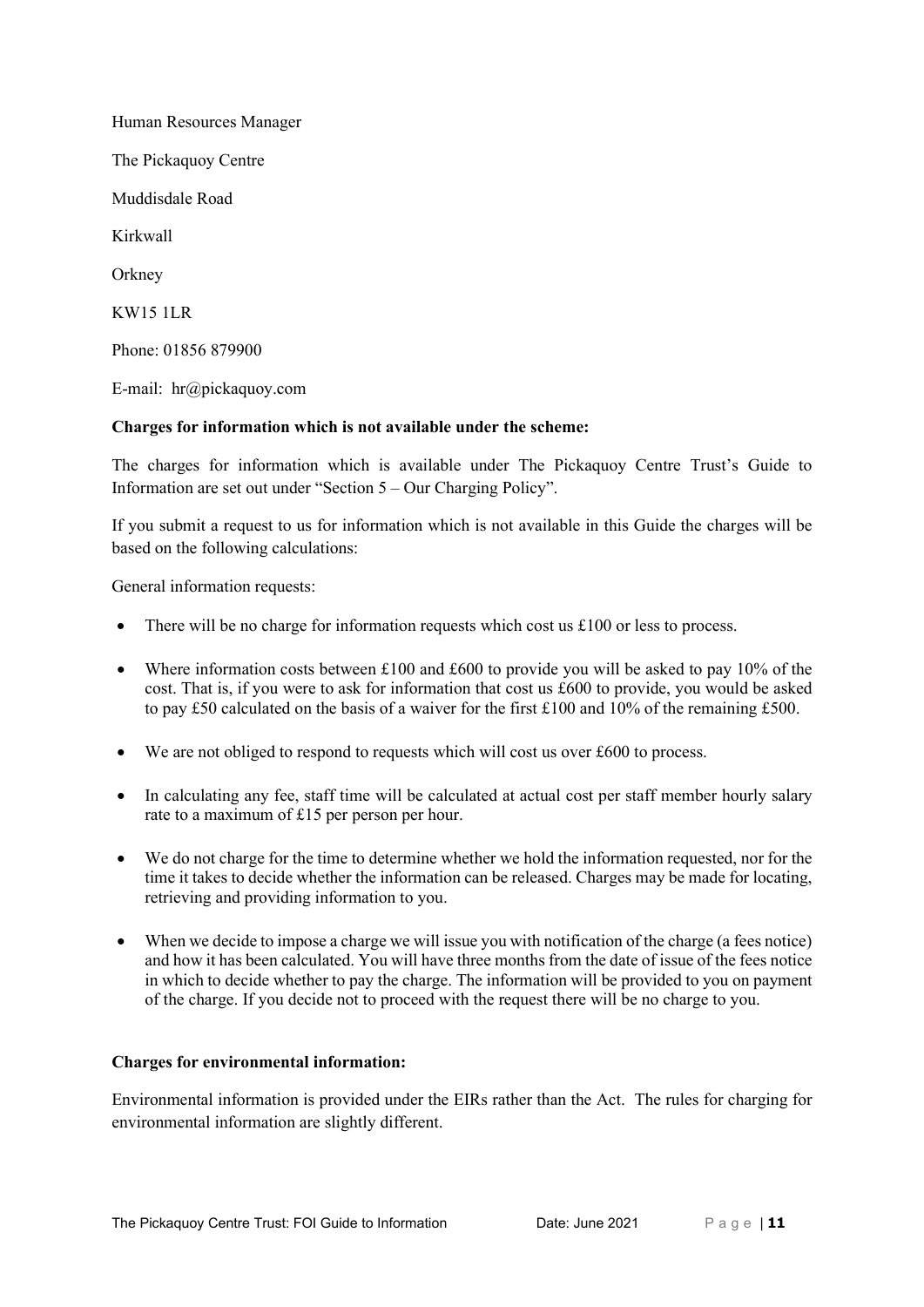We do not charge for the time to determine whether we hold the environmental information requested, or deciding whether the information can be released. Charges will be made for locating, retrieving and providing information to you e.g. photocopying and postage. When we decide to impose a charge we will issue you with notification of the charge and how it has been calculated. The information will be provided to you on payment of the charge. If you decide not to proceed with the request there will be no charge to you.

Charges are calculated on the basis of the actual cost to The Pickaquoy Centre Trust of providing the information.

- Photocopying is charged 10p per A4 sheet and 20p per A3 sheet for black and white copying or £1.00 per A4 sheet and £1.50 for A3 sheet for colour copying.
- Postage is charged at actual rate for Royal Mail First Class.
- Staff time is calculated at actual cost per staff member hourly salary rate to a maximum of £15 per person per hour.

The first £100 worth of information will be provided to you without charge.

Where information costs between £100 and £600 to provide, you will be asked to pay 10% of the cost. That is, if you were to ask for information that cost us £600 to provide, you would be asked to pay £50, calculated on the basis of a waiver for the first £100 and 10% of the remaining £500.

Where it would cost more than £600 to provide the information to you, however, we will ask you to pay the full cost of providing the information, with no waiver for any portion of the cost.

#### **Charge for request for your own personal data**

The charge is a standard fee of  $\pounds 10.00$  plus any reproduction and postage costs (both on the same basis as for FOI requests).

#### **Section 10: Classes of Information**

#### **The classes of information that we publish**

We publish all the information that we hold within the following classes. Once information is published under a class we will continue to make it available for the current and previous two financial years.

Where information has been updated or superseded, only the current version will be published. If you would like to see previous versions, you may make a request to us for that information.

The classes are:

Class 1: About The Pickaquoy Centre Trust.

- Class 2: How we deliver our functions and services.
- Class 3: How we take decisions and what we have decided.
- Class 4: What we spend and how we spend it.
- Class 5: How we manage our human, physical and information resources.
- Class 6: How we procure goods and services from external providers.
- Class 7: How we are performing.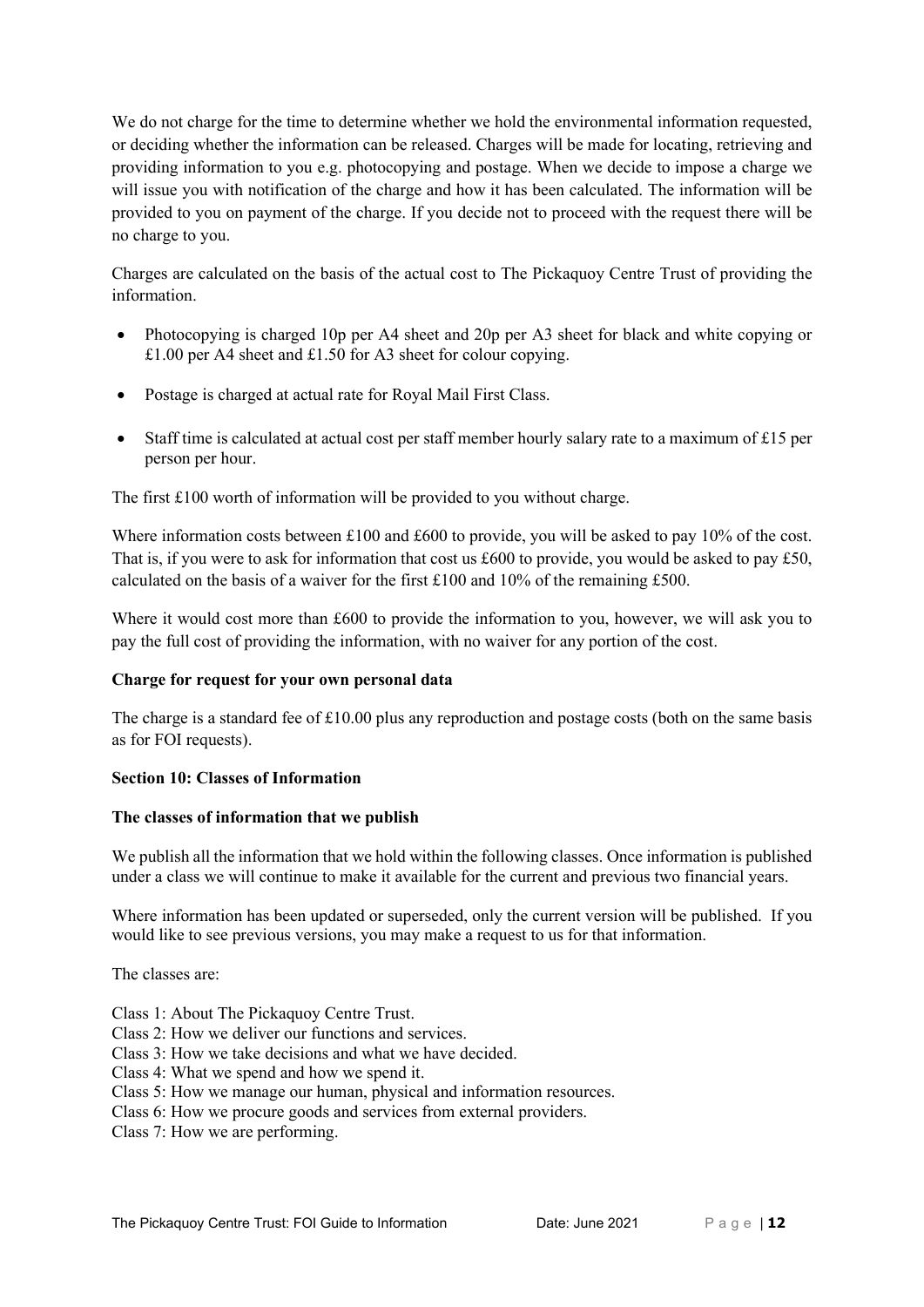Class 8: Our commercial publications. Class 9: Our open data.

# **CLASS 1: ABOUT THE PICKAQUOY CENTRE TRUST**

#### **Class description:**

**Information about The Pickaquoy Centre Trust, who we are, where to find us, how to contact us, how we are managed and our external relations.**

| The information we<br>publish under this<br>class includes: | <b>Description</b>                                                            | How to access it/details of any charges                                                                                              |
|-------------------------------------------------------------|-------------------------------------------------------------------------------|--------------------------------------------------------------------------------------------------------------------------------------|
| <b>About Us</b>                                             |                                                                               |                                                                                                                                      |
| Our Vision                                                  | Our vision $&$ values, how we do<br>business and our key aims and<br>outcomes | http://www.pickaquoy.co.uk/about-us/the-trust/                                                                                       |
| Delivery Plan                                               | Including budget for the year, key<br>actions and performance targets         | Write to the FOI Officer (see section 3 above)                                                                                       |
| <b>Contact Details</b>                                      | Contact details of all our venues and<br>of our head/principal offices.       | <b>Contact Us Page</b>                                                                                                               |
| Organisational Chart                                        | Details the organisational structure of<br>The Pickaquoy Centre Trust         | Write to the FOI Officer (see section 3 above) (can<br>we consider putting on our basic structure<br>detailing posts but not names?) |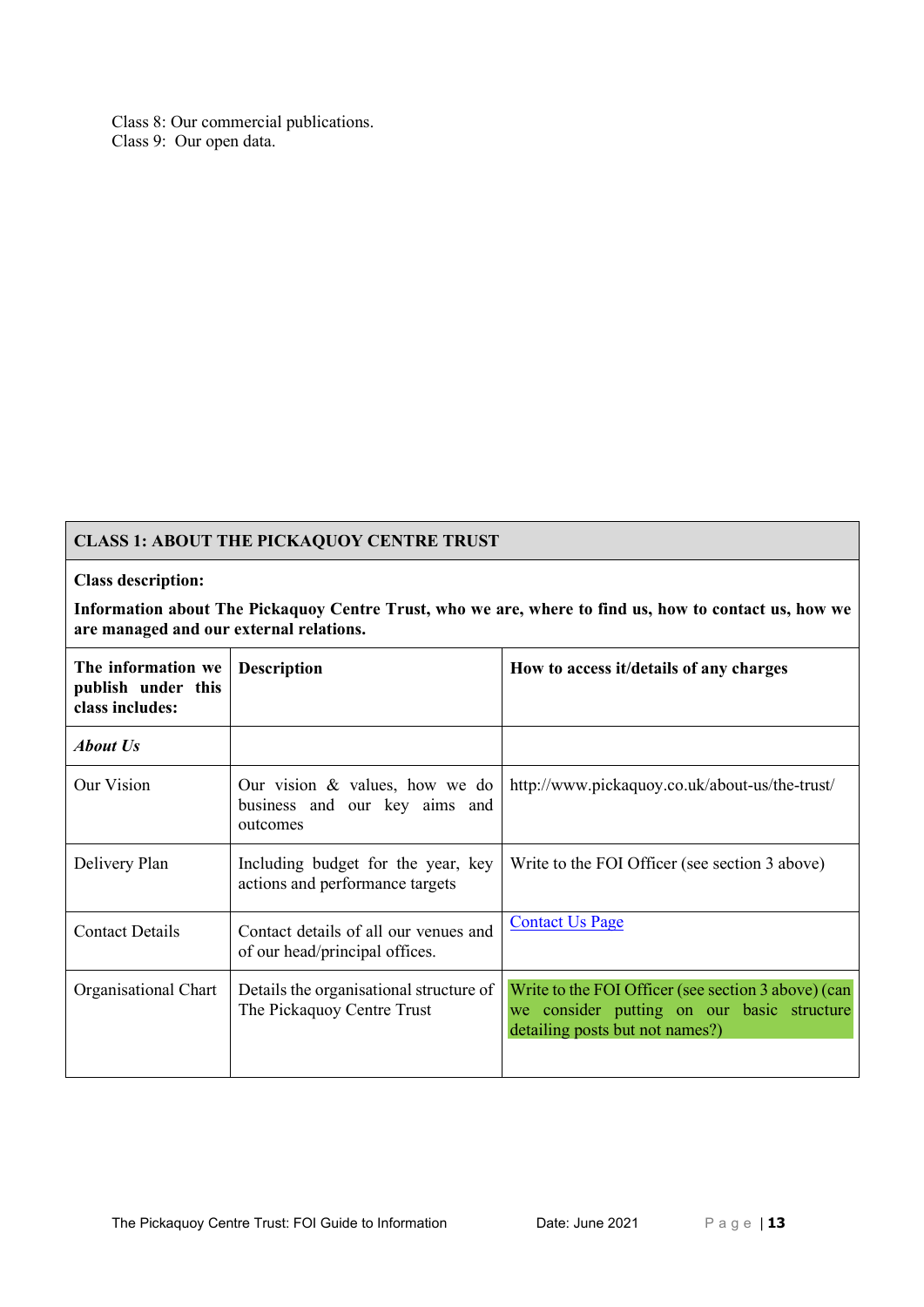| Board<br>of<br>Our<br>Trustees                                                                     | Details who our Board are and what<br>they do, plus names of Board<br>members                                                                                                                                         | <b>Our Trustees</b>                            |
|----------------------------------------------------------------------------------------------------|-----------------------------------------------------------------------------------------------------------------------------------------------------------------------------------------------------------------------|------------------------------------------------|
| Charitable<br>Trust $\&$<br>Objectives                                                             | Information<br>on The Pickaquoy<br>Centre Trust's charitable status                                                                                                                                                   | <b>About Us</b>                                |
| Senior Management<br>Team                                                                          | List of The Pickaquoy Centre Trust<br>senior management team including<br>their roles and responsibilities.                                                                                                           | The Team                                       |
| Code<br>Rules,<br>of<br>Conduct<br>and<br><b>Standing Orders</b>                                   | Details of The Pickaquoy Centre<br>Trust' corporate governance e.g.<br>governance policy, codes of conduct,<br>standing orders, rules, remit of our<br>Board and sub committees and other<br>governance information.  | Write to the FOI Officer (see section 3 above) |
| <b>News</b>                                                                                        | News about The Pickaquoy Centre<br>Trust e.g. news releases, newsletters.                                                                                                                                             | <b>News</b>                                    |
| Accountability<br>and<br><b>Audit Relationships</b>                                                | Details of bodies we are audited<br>and/or regulated by, and the nature of<br>our relationship with them e.g.<br>Council,<br>establishing<br>OSCR,<br>Financial<br>Conduct<br>Authority.<br>Reports to these bodies.  | <b>Latest Published Accounts</b>               |
| Trustees Report and<br>Accounts                                                                    | Performance of the previous year<br>including audited accounts                                                                                                                                                        | <b>Latest Published Accounts</b>               |
| relations<br><i>External</i><br>and working with<br><i>others</i>                                  |                                                                                                                                                                                                                       |                                                |
| Sponsorship<br>&<br>Partnership<br>Opportunities                                                   | Details on current sponsor partners                                                                                                                                                                                   | Write to the FOI Officer (see section 3 above) |
| Partnership<br>Agreements<br>and<br><b>Strategic Agreements</b><br>with<br>other<br>organisations. | of<br>Details<br>Partnership<br>our<br>Agreements and any other strategic<br>have with other<br>agreements we<br>bodies<br>of<br>Memoranda<br>e.g.<br>Understanding. Contract information<br>can be found in Class 6. | Write to the FOI Officer (see section 3 above) |
| <b>Information</b><br><b>on</b><br>rights, how to make a<br>request                                |                                                                                                                                                                                                                       |                                                |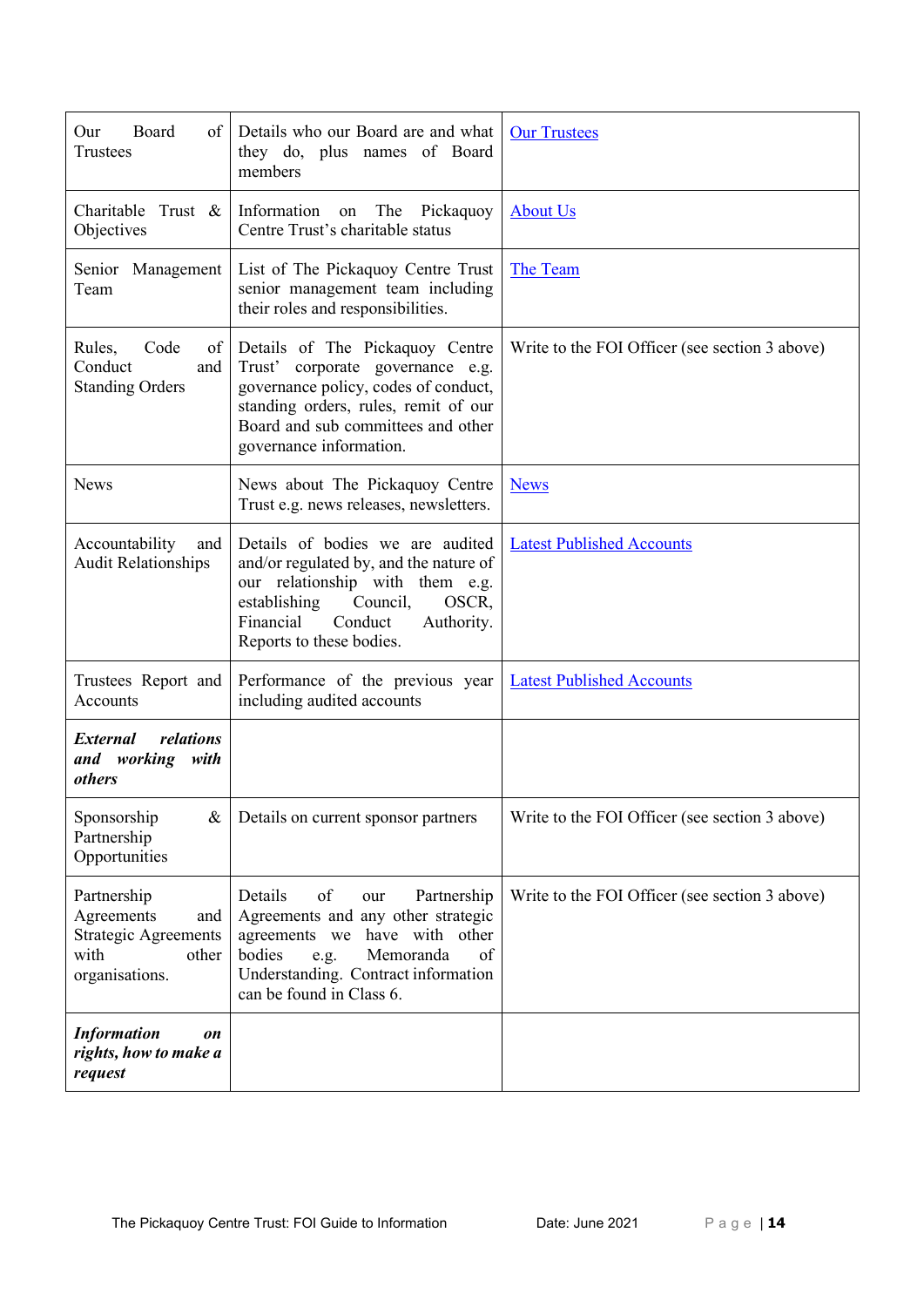| How to complain or<br>make a comment                                     | How to complain or make a comment<br>e.g. complaints policy, and contact<br>details.                                                              | <b>Contact Us</b>                              |
|--------------------------------------------------------------------------|---------------------------------------------------------------------------------------------------------------------------------------------------|------------------------------------------------|
| make a<br>How<br>to<br>freedom<br>of<br>information request              | How to request information, contacts<br>details for FOI section/unit.                                                                             | http://www.pickaquoy.co.uk/contact-us/         |
| How<br>make<br>to<br><sub>a</sub><br>request for personal<br>information | How to apply your rights under the<br>Data Protection Act 2008 & request<br>personal information held by The<br>Pickaquoy Centre Trust about you. | Write to the FOI Officer (see section 3 above) |
| Model<br>Publication<br>Scheme 2018                                      | The Pickaquoy Centre Trust has<br>adopted the Scottish Information<br>Commissioner's Model Publication<br>Scheme 2018.                            |                                                |
| Guide to Information                                                     | The Pickaquoy Centre Trust's Guide<br>to Information it makes available<br>under the Model Publication Scheme<br>2018.                            |                                                |

# **CLASS 2: HOW WE DELIVER OUR FUNCTIONS AND SERVICES**

#### **Class description:**

**Information about our work, our strategy and policies for delivering functions and services and information for our service users.**

| The information we publish<br>under this class includes: | <b>Description</b>                                                                                                                                                                                                                                                                                       | How to access it/details of any<br>charges        |
|----------------------------------------------------------|----------------------------------------------------------------------------------------------------------------------------------------------------------------------------------------------------------------------------------------------------------------------------------------------------------|---------------------------------------------------|
| Vision and Delivery Plan                                 | Provides a high level overview on where we<br>are as an organisation, what we are aiming to<br>achieve and the actions we need to take to get<br>there. Detailed business plans may contain<br>commercially sensitive information so are not<br>published- but you can still make a request for<br>them. | Write to the FOI Officer (see<br>section 3 above) |
| Strategic planning process                               | Information on how we undertake our<br>strategic planning e.g. planning policies,<br>decision making structures, timetables.                                                                                                                                                                             | Write to the FOI Officer (see<br>section 3 above) |
| Our Centre Opening Hours                                 | Opening hours of our Centre                                                                                                                                                                                                                                                                              | <b>Opening Hours</b>                              |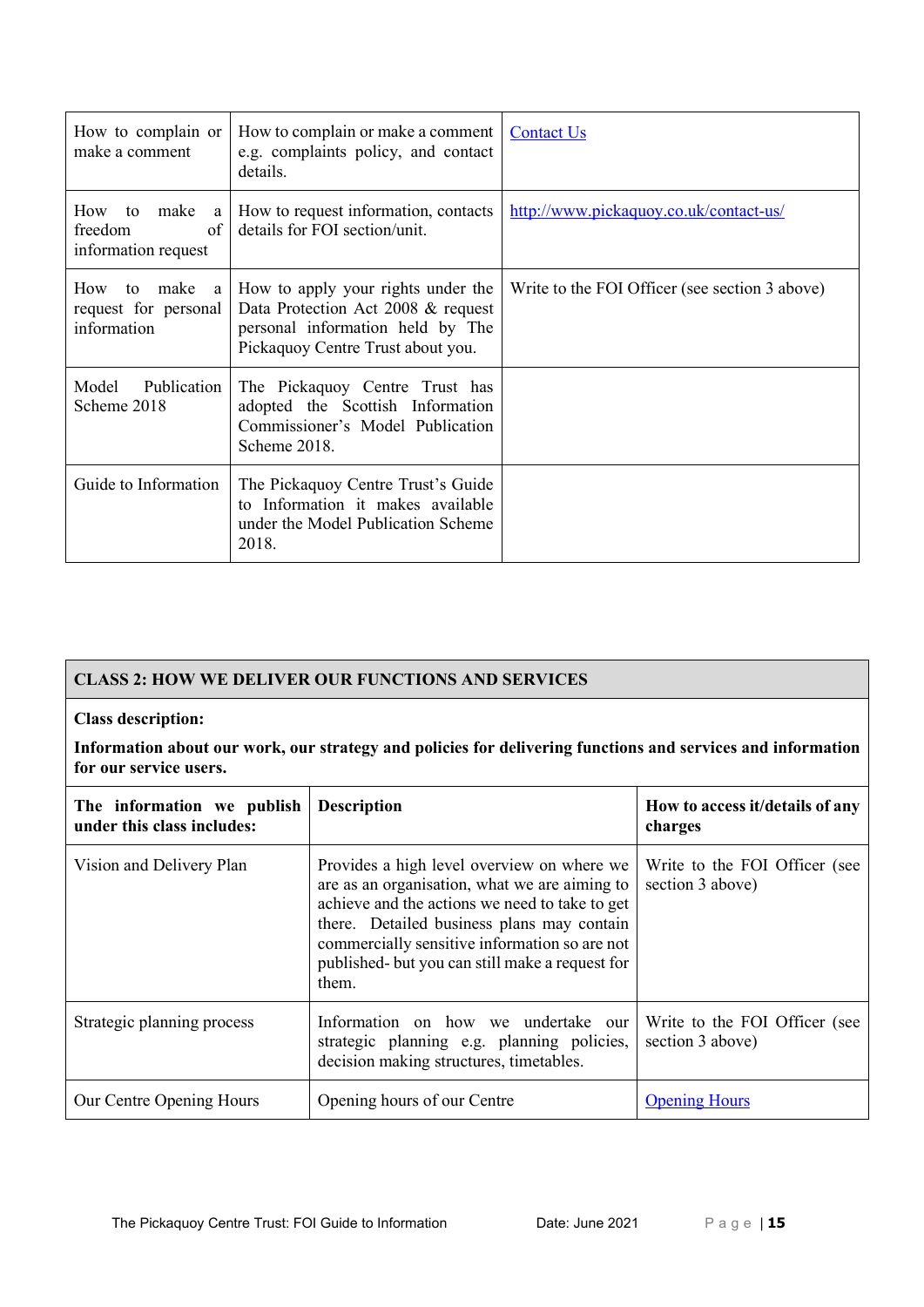| <b>Timetables</b><br>Centre<br>and<br>Programmes                                        | Information about the<br>timetables<br>and<br>programmes in each venue showing what's on<br>fitness<br>class<br>timetables,<br>e.g.<br>shows/performances, events/exhibitions etc. | Webpage                                           |
|-----------------------------------------------------------------------------------------|------------------------------------------------------------------------------------------------------------------------------------------------------------------------------------|---------------------------------------------------|
| Activities                                                                              | Details of all activities offered within The<br>Pickaquoy Centre's venues, including venue<br>hire.                                                                                | Webpage                                           |
| Coaching & Courses                                                                      | Information on courses available to the public<br>e.g. coaching, workshops and classes.                                                                                            | Webpage                                           |
| Memberships                                                                             | Details of all the membership products<br>available and how to join.                                                                                                               | Memberships                                       |
| <b>Bookings</b>                                                                         | Details of how to make bookings, including<br>links to online booking system, booking<br>forms.                                                                                    | <b>Book Online</b>                                |
| policies<br>Corporate<br>and<br>procedures<br>for<br>performing<br>statutory functions. | Corporate-wide policies e.g. Child Protection<br>Policy, Safe Swim Guidelines, Health and<br>Safety, Equality, Sustainability etc.                                                 | Write to the FOI Officer (see<br>section 3 above) |
| Pricing/Charges                                                                         | Details of current charges for The Pickaquoy<br>Centre, including concession schemes and<br>eligibility criteria.                                                                  | Prices                                            |
| How to access our services                                                              | Information on how to access services e.g. for<br>people with disabilities.                                                                                                        |                                                   |
| Jobs at The Pickaquoy Centre                                                            | Our current vacancies                                                                                                                                                              | Careers                                           |

# **CLASS 3: HOW WE TAKE DECISIONS AND WHAT WE HAVE DECIDED**

# **Class description:**

**Information about the decisions we take how we make decisions and how we involve others.**

| <b>The</b><br>information<br>we<br>publish under this class<br>includes: | <b>Description</b>                                                                                                                                 | How to access it/details of any<br>charges        |
|--------------------------------------------------------------------------|----------------------------------------------------------------------------------------------------------------------------------------------------|---------------------------------------------------|
| Board Agendas                                                            | The agendas for our Board Meetings.                                                                                                                | Write to the FOI Officer (see<br>section 3 above) |
| Approved<br>Board/Committee Reports                                      | The approved reports from our Board/Committee<br>Meetings.                                                                                         | Write to the FOI Officer (see<br>section 3 above) |
| Approved Board minutes                                                   | The approved minutes from our Board Meetings.<br>The approved minutes will be published as soon<br>as they have received approval. You can request | Write to the FOI Officer (see<br>section 3 above) |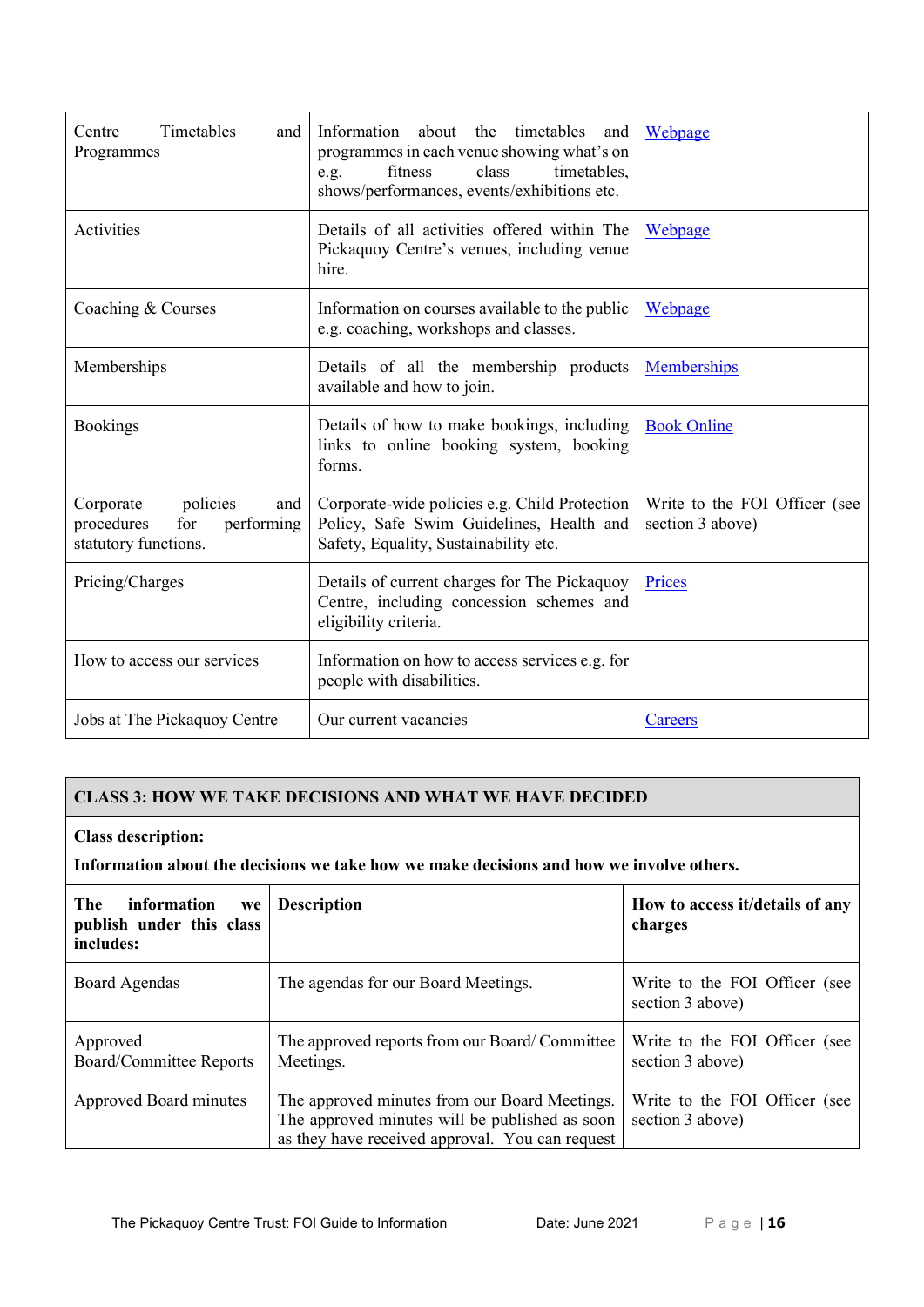|                                         | copies of minutes, prior to their approval, from us<br>under the Act.                                                                                                                                                                                                                                            |                                                   |
|-----------------------------------------|------------------------------------------------------------------------------------------------------------------------------------------------------------------------------------------------------------------------------------------------------------------------------------------------------------------|---------------------------------------------------|
| <b>Public Consultations</b>             | Details of any wider consultations we have<br>undertaken with the general public. Note that<br>some market research studies may not be<br>published as we consider them to contain<br>commercially sensitive information which is<br>exempt. However you still have the right to ask<br>for these under the Act. | Write to the FOI Officer (see<br>section 3 above) |
| <b>Engagement Strategies</b>            | Details of our public engagement strategy.                                                                                                                                                                                                                                                                       | Write to the FOI Officer (see<br>section 3 above) |
| Regulatory<br>Reports of<br>Inspections | Reports of regulatory inspections, audits and<br>investigations carried out by the authority.                                                                                                                                                                                                                    | Write to the FOI Officer (see<br>section 3 above) |

# **CLASS 4: WHAT WE SPEND AND HOW WE SPEND IT**

#### **Class description:**

**Information about our strategy for, and management of, financial resources (in sufficient detail to explain how we plan to spend public money and what has actually been spent).**

| information<br>The<br>we<br>publish under this class<br>includes: | <b>Description</b>                                                                                     | How to access it/details of any<br>charges         |
|-------------------------------------------------------------------|--------------------------------------------------------------------------------------------------------|----------------------------------------------------|
| Annual Report & Accounts                                          | and audited<br>financial<br>Annual report<br>statements.                                               | <b>Published Accounts</b>                          |
| <b>Auditors Report</b>                                            | Audited annual statements.                                                                             | <b>Published Accounts</b>                          |
| <b>Activity Prices</b>                                            | List of current prices/charges for activities<br>in each venue.                                        | Prices                                             |
| Policy<br>$\&$<br><b>Expenses</b><br>Procedures                   | Our policy on expenses.                                                                                | Write to the FOI Officer (see section<br>3 above)  |
| Pay & Grading Structure                                           | Pay & grading structure for The Pickaquoy<br>Centre Trust staff.                                       | Write to the FOI Officer (see section<br>3 above)  |
| Pension Fund and other<br>investments                             | Details of The Pickaquoy Centre Trust's<br>fund<br>options,<br>pension<br>and<br>other<br>investments. | <b>Latest Published Accounts</b>                   |
| Senior Staff/Board Member<br>expenses                             | Details of senior staff/board member<br>expenses                                                       | Write to the FOI Officer (see section<br>3 above)  |
| Board<br>member<br>remuneration                                   | Board members receive no remuneration,<br>other than expenses.                                         | Write to the FOI Officer (see section)<br>3 above) |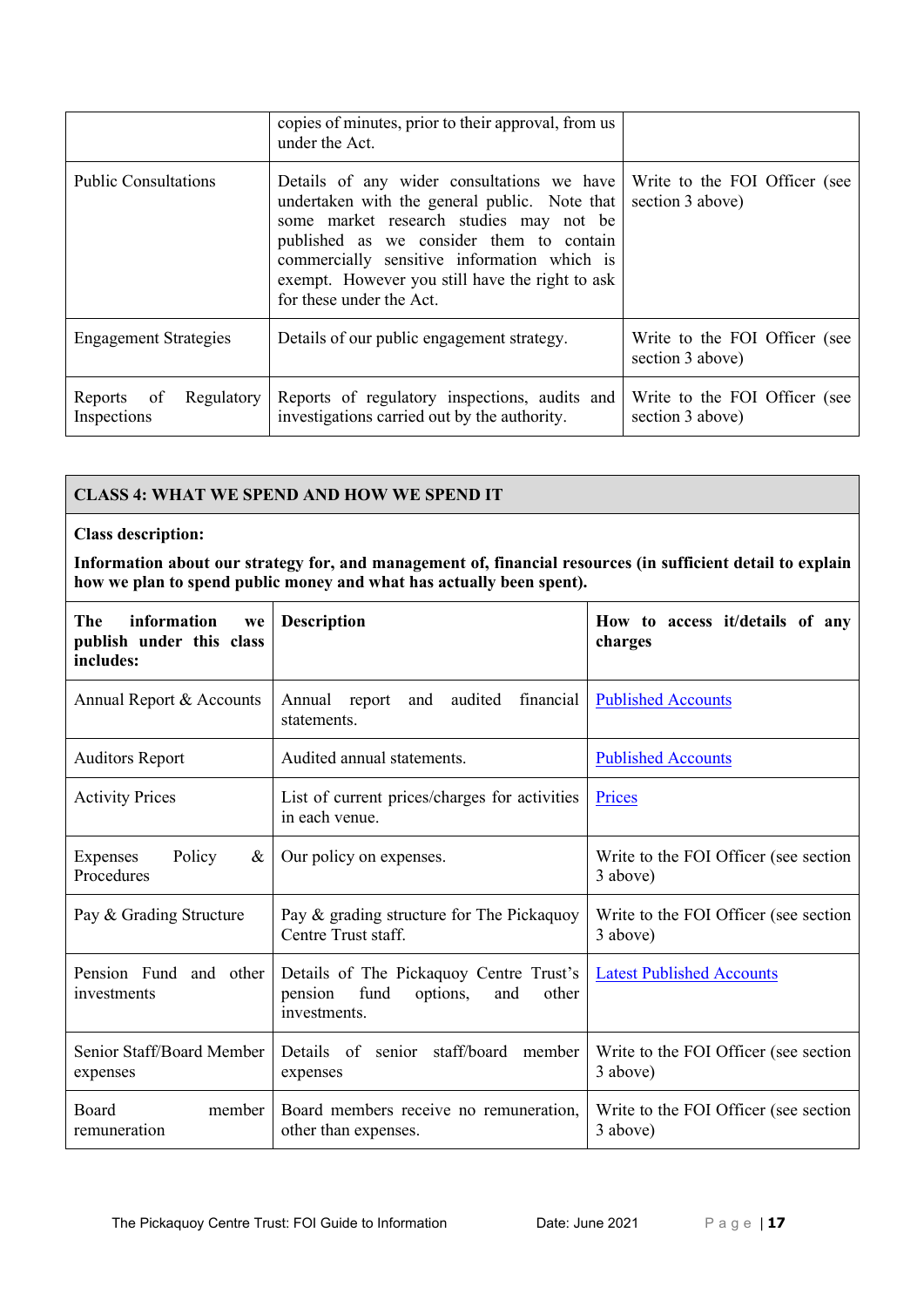| administration policies and policy.<br>procedures         | Financial management and   E.g. reserves policy, bad debt management                                                                                                                                                                                            | Write to the FOI Officer (see section)<br>3 above) |
|-----------------------------------------------------------|-----------------------------------------------------------------------------------------------------------------------------------------------------------------------------------------------------------------------------------------------------------------|----------------------------------------------------|
| Top level budget allocation<br>$&$ capital spending plans | Detailed revenue budgets may not be Write to the FOI Officer (see section<br>published, as we consider them to contain   3 above)<br>commercially sensitive information which<br>is exempt. However you still have the right<br>to ask for these under the Act. |                                                    |

# **CLASS 5: HOW WE MANAGE OUR HUMAN, PHYSICAL AND INFORMATION RESOURCES**

# **Class description:**

# **Information about how we manage the human, physical and information resources of the authority.**

| The information we publish<br>under this class includes: | <b>Description</b>                                                                                                                                                                                                                                                                                                                     | How to access it/details of<br>any charges        |
|----------------------------------------------------------|----------------------------------------------------------------------------------------------------------------------------------------------------------------------------------------------------------------------------------------------------------------------------------------------------------------------------------------|---------------------------------------------------|
| Adoption Leave and Adoption Pay                          | Outlines the policy for staff in relation to<br>adoption leave and pay.                                                                                                                                                                                                                                                                | Write to the FOI Officer<br>(see section 3 above) |
| Anti-harassment<br>bullying<br>and<br>victimisation      | Outlines the policy for staff in relation to anti-<br>harassment bullying and victimisation.                                                                                                                                                                                                                                           | Write to the FOI Officer<br>(see section 3 above) |
| <b>Attendance Management Policy</b>                      | Explains the procedures and guidelines to assist<br>managers and employees during absence from<br>work due to illness.                                                                                                                                                                                                                 | Write to the FOI Officer<br>(see section 3 above) |
| CCTV Code<br>of Practice<br>and<br>Procedures            | Details The Pickaquoy Centre Trust's policy<br>and procedures for the monitoring, recording,<br>holding and processing of images of identifiable<br>individuals constitutes personal data as defined<br>by the Data Protection Act 1998 (DPA). Helps<br>The Pickaquoy Centre Trust comply with our<br>legal obligations under the DPA. | Write to the FOI Officer<br>(see section 3 above) |
| Conflict of Interest Policy                              | Outlines the policy to ensure that no unfair<br>advantage or disadvantage occurs as a result of<br>personal,<br>family,<br>social<br>financial<br><b>or</b><br>relationships. Ensures we are guided in our<br>activities by the 'Seven Principles of Public<br>Life' set out by the Nolan Committee.                                   | Write to the FOI Officer<br>(see section 3 above) |
| Data Protection Policy                                   | This policy details how personal information<br>about employees and customers will be kept and<br>processed by The Pickaquoy Centre Trust. It<br>follows the principles of the Data Protection Act<br>and subsequent Codes as published by the UK<br>Information Commissioner.                                                         | <b>Privacy Policy</b><br><b>Cookie Policy</b>     |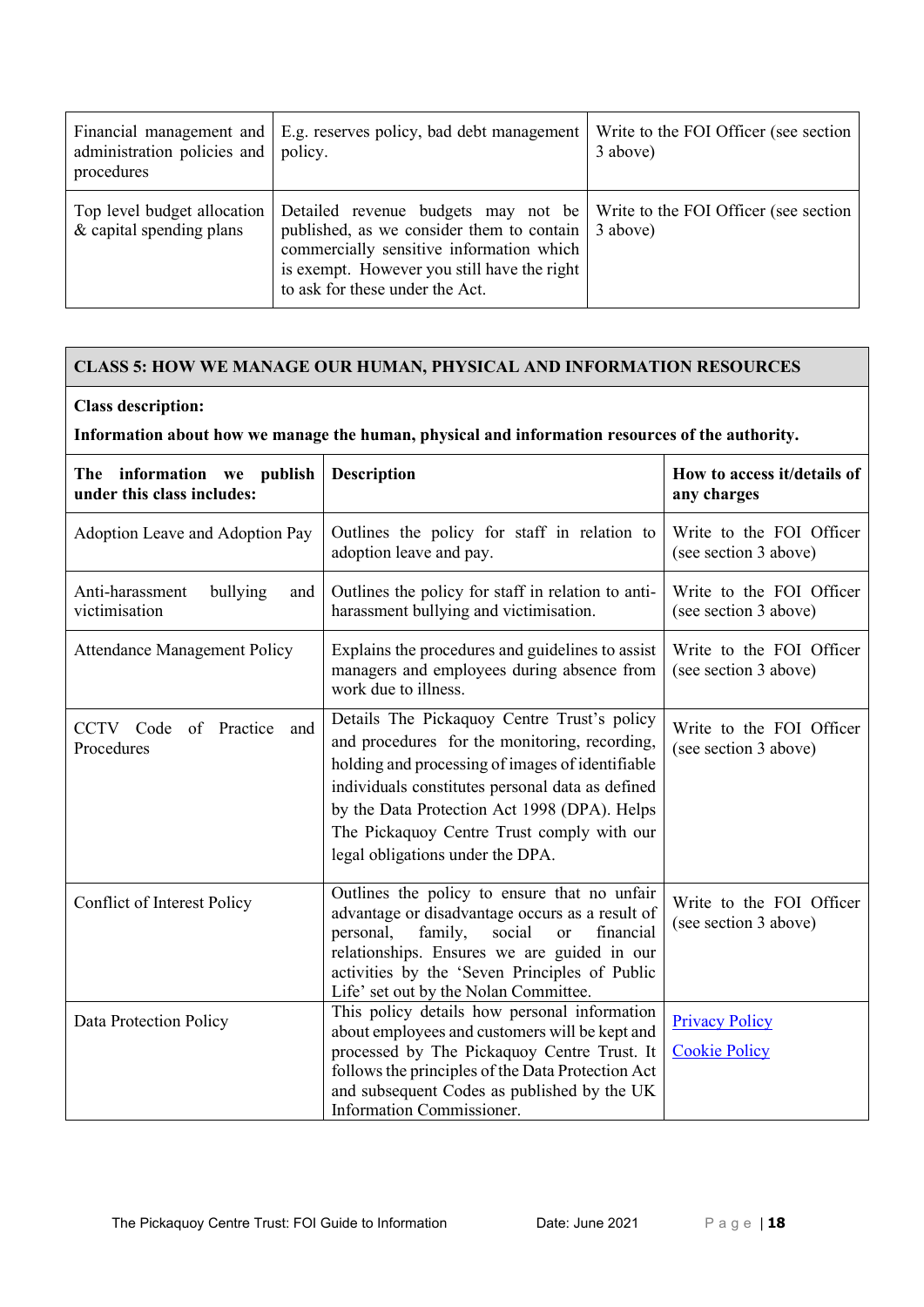| Disciplinary Policy                                           | Outlines the Disciplinary procedures to help<br>and encourage all employees to improve,<br>achieve and maintain required standards of<br>conduct whilst ensuring that all employees are<br>treated fairly,<br>consistently,<br>and without<br>discrimination.                                                                                                                                                                                                                                | Write to the FOI Officer<br>(see section 3 above) |
|---------------------------------------------------------------|----------------------------------------------------------------------------------------------------------------------------------------------------------------------------------------------------------------------------------------------------------------------------------------------------------------------------------------------------------------------------------------------------------------------------------------------------------------------------------------------|---------------------------------------------------|
| Disclosure Handling Policy                                    | Outlines the process for the correct handling,<br>holding and destroying Disclosure information,<br>provided by Disclosure Scotland under Part V<br>of the Police Act 1997, for the purposes of<br>assessing applicants' suitability for positions of<br>trust. The Pickaquoy Centre Trust also complies<br>fully with the Data Protection Act 1998 and<br>other relevant legislation pertaining to the safe<br>handling, use, storage, retention and disposal of<br>Disclosure information. | Write to the FOI Officer<br>(see section 3 above) |
| Driving Policy                                                | Ensure that The Pickaquoy Centre Trust meets<br>necessary vehicle and driving at work<br>requirements as laid out by Health & Safely<br>legislation, Inland Revenue regulations and<br>requirements from our insurance companies.                                                                                                                                                                                                                                                            | Write to the FOI Officer<br>(see section 3 above) |
| <b>Equal Opportunities Policy</b>                             | all<br>Policy<br>aims<br>forms<br>of<br>to<br>prevent<br>discrimination in the provision of services and<br>employment of people, particularly on the<br>grounds of sex, marital status, disability, race,<br>colour, religion, sexual orientation, nationality,<br>ethnic origin, political belief, trade union<br>for<br>activity,<br>responsibility<br>dependants,<br>employment status, age, culture or language.                                                                        | Write to the FOI Officer<br>(see section 3 above) |
| <b>Extreme Weather Policy</b>                                 | This policy aims to ensure that fair treatment is<br>applied as far as possible when extreme weather<br>conditions affect people's ability to work their<br>contracted hours.                                                                                                                                                                                                                                                                                                                | Write to the FOI Officer<br>(see section 3 above) |
| Flexible Working                                              | This policy explains the different types of<br>working arrangements that are in place in The<br>Pickaquoy Centre Trust and sets out the<br>framework to use for requests to work flexibly.                                                                                                                                                                                                                                                                                                   | Write to the FOI Officer<br>(see section 3 above) |
| <b>Hospitality Policy</b>                                     | This policy details the standards required by<br>The Pickaquoy Centre Trust where employees<br>are offered hospitality, goods or other benefits<br>through the performance of their duties.                                                                                                                                                                                                                                                                                                  | Write to the FOI Officer<br>(see section 3 above) |
| Information<br>Communication<br>&<br><b>Technology Policy</b> | The purpose of this policy is to ensure that<br>employees of The Pickaquoy Centre Trust's<br>understand the way in which Information<br>Technology, including Electronic mail (email),<br>the Internet and Computer equipment should be<br>used in the organisation. It aims to ensure that                                                                                                                                                                                                  | Write to the FOI Officer<br>(see section 3 above) |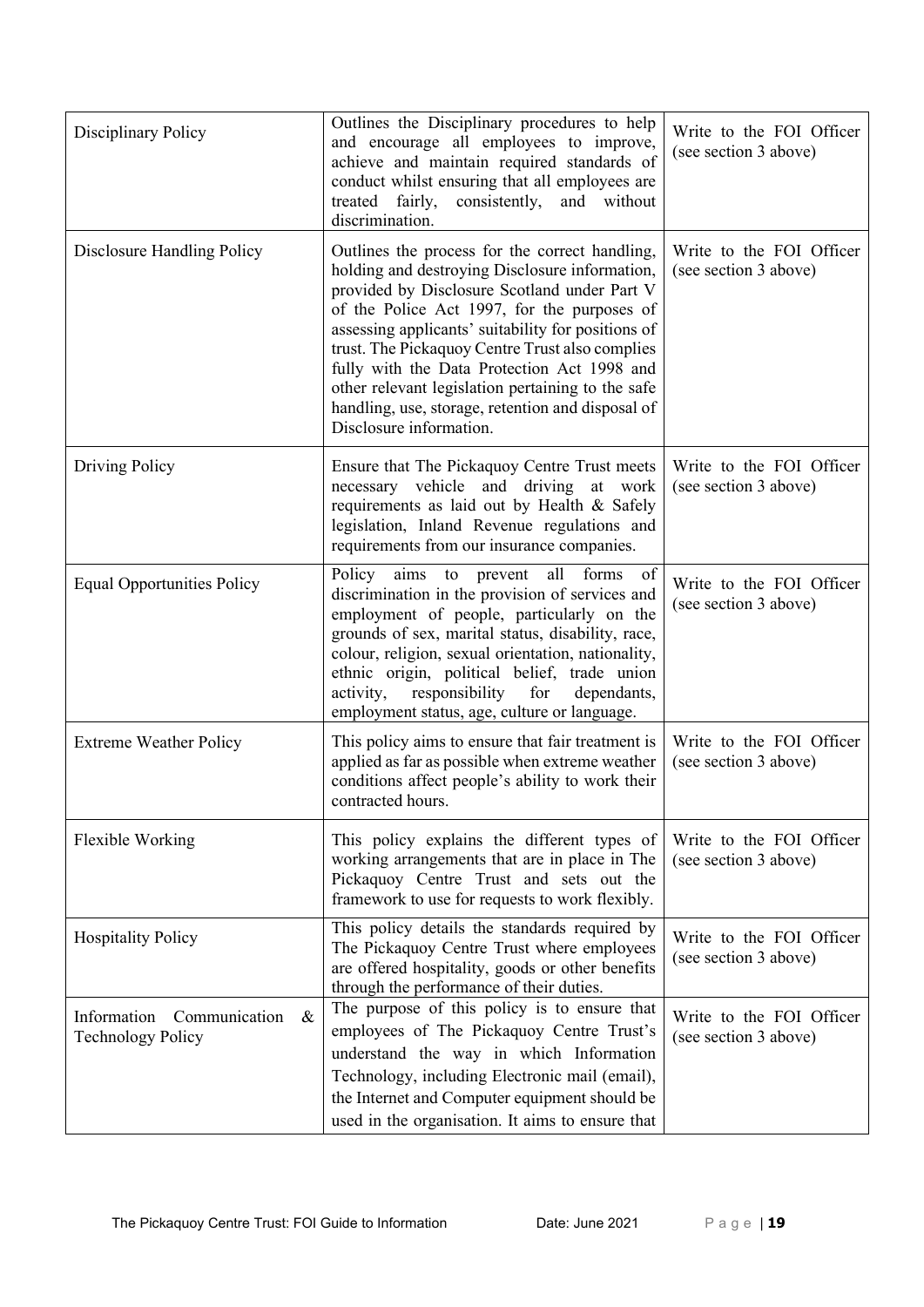|                                 | IT is used effectively for its intended purpose                                                 |                                                   |
|---------------------------------|-------------------------------------------------------------------------------------------------|---------------------------------------------------|
|                                 | without infringing legal requirements or                                                        |                                                   |
|                                 | creating unnecessary business risk.                                                             |                                                   |
|                                 |                                                                                                 |                                                   |
| Job Evaluation Policy           | The purpose of our Job Evaluation policy is to                                                  | Write to the FOI Officer                          |
|                                 | explain the process of job evaluation.                                                          | (see section 3 above)                             |
|                                 | This policy ensures that The Pickaquoy Centre                                                   |                                                   |
| <b>Smoking Policy</b>           | Trust complies with "The Smoking, Health and                                                    | Write to the FOI Officer                          |
|                                 | Social Care (Scotland) Act 2005" and "The                                                       | (see section 3 above)                             |
|                                 | Prohibition of Smoking in Certain Premises                                                      |                                                   |
|                                 | (Scotland) Regulations 2006"                                                                    |                                                   |
| Mobile Phone Policy             | This policy clarifies the responsibilities of                                                   | Write to the FOI Officer                          |
|                                 | employees and The Pickaquoy Centre Trust in                                                     | (see section 3 above)                             |
|                                 | managing the use of mobile communication                                                        |                                                   |
|                                 | devices.                                                                                        |                                                   |
| Parental Leave Policy           | This policy outlines the entitlements of<br>employees in relation to maternity, adoption        | Write to the FOI Officer                          |
|                                 | and paternity leave and pay. It also details the                                                | (see section 3 above)                             |
|                                 | rights of employees with children to take                                                       |                                                   |
|                                 | parental leave and the ability for them to request                                              |                                                   |
|                                 | flexible working patterns                                                                       |                                                   |
| Pension Regulations Policy      | Policy Statement Regarding Local Government                                                     | Write to the FOI Officer                          |
|                                 | Pension Scheme (Administration) (Scotland)                                                      | (see section 3 above)                             |
|                                 | Regulations 2008                                                                                |                                                   |
| Recruitment & Selection Policy  | The aims of the policy are to promote equality                                                  | Write to the FOI Officer                          |
|                                 | opportunities<br>of<br>employment<br>and<br>the                                                 | (see section 3 above)                             |
|                                 | elimination of discrimination in employment.                                                    |                                                   |
| <b>Redundancy Policy</b>        | Outlines the process of dismissal of employees                                                  | Write to the FOI Officer                          |
|                                 | through redundancy.                                                                             | (see section 3 above)                             |
|                                 |                                                                                                 |                                                   |
| <b>Relocation Policy</b>        | This policy covers employee entitlements to<br>reimbursement toward expenses incurred in        | Write to the FOI Officer                          |
|                                 | moving house to take up a new post with The                                                     | (see section 3 above)                             |
|                                 | Pickaquoy Centre Trust.                                                                         |                                                   |
|                                 |                                                                                                 |                                                   |
| <b>Retirement Policy</b>        | Explains policy on retirement.                                                                  | Write to the FOI Officer<br>(see section 3 above) |
|                                 |                                                                                                 |                                                   |
| Special Leave of Absence Policy | Outlines how The Pickaquoy Centre Trust                                                         | Write to the FOI Officer                          |
|                                 | supports reasonable requests for time off to deal                                               | (see section 3 above)                             |
|                                 | with unexpected situations that arise and may<br>necessitate short periods of leave that can be |                                                   |
|                                 | accommodated within the needs of the service.                                                   |                                                   |
|                                 | This policy covers the threat of, or actual,                                                    |                                                   |
| Threats or Violence Policy      | towards<br>violence<br>employees<br>by<br>other                                                 | Write to the FOI Officer                          |
|                                 | employees and people visiting venues such as                                                    | (see section 3 above)                             |
|                                 | contractors and customers.                                                                      |                                                   |
| Time Off for Union Duties &     | Details guidelines on the granting of time off for                                              | Write to the FOI Officer                          |
| <b>Activities Policy</b>        | trade union duties and activities, and on the                                                   | (see section 3 above)                             |
|                                 | provision of facilities to assist officials in the                                              |                                                   |
|                                 | exercise of their functions.                                                                    |                                                   |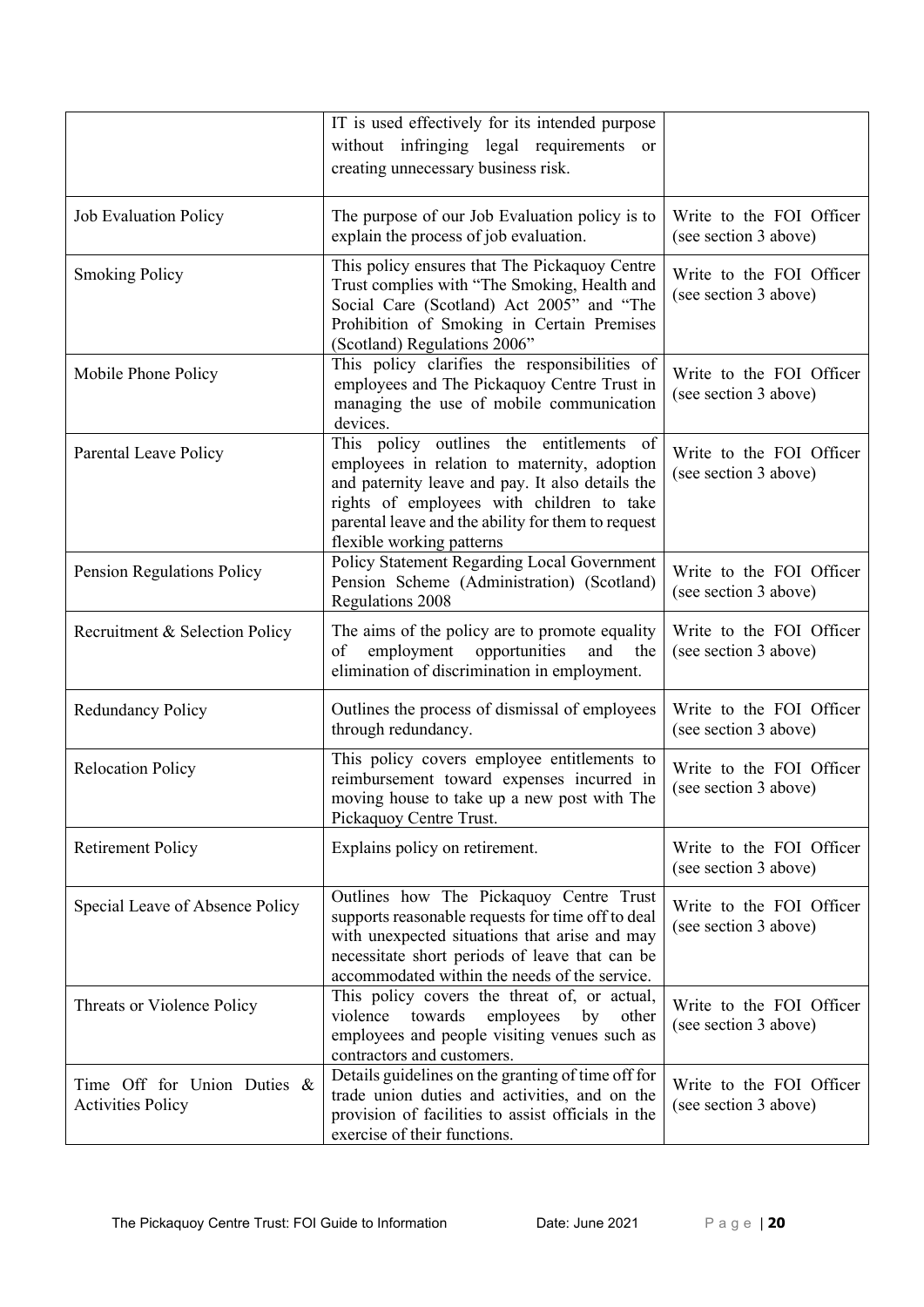| Training & Development Policy                     | Details how The Pickaquoy Centre Trust aims<br>to develop and improve the competency and<br>efficiency of all staff both as members of teams<br>and as individuals to enable the maximum<br>delivery of service to our customers. | Write to the FOI Officer<br>(see section 3 above) |
|---------------------------------------------------|-----------------------------------------------------------------------------------------------------------------------------------------------------------------------------------------------------------------------------------|---------------------------------------------------|
| Travel & Expenses Policy                          | Details how The Pickaquoy Centre Trust will<br>reimburse reasonable expenses incurred by<br>employees while on authorised business.                                                                                               | Write to the FOI Officer<br>(see section 3 above) |
| Whistleblowing Policy                             | Provides guidance to employees on the action to<br>take in disclosing a serious wrongdoing such as<br>fraud or dangerous practices at The Pickaquoy<br>Centre Trust.                                                              | Write to the FOI Officer<br>(see section 3 above) |
| <b>Working Time Policy</b>                        | Sets out the detail from the Working Time<br>Directive that anyone arranging working<br>patterns needs to be aware of.                                                                                                            | Write to the FOI Officer<br>(see section 3 above) |
| <b>Information Resources</b>                      |                                                                                                                                                                                                                                   |                                                   |
| Records Management Policy                         | Outlines our policy on record management.                                                                                                                                                                                         | Write to the FOI Officer<br>(see section 3 above) |
| <b>Retention Schedule</b>                         | Details what documents we keep for how long<br>and by whom.                                                                                                                                                                       | Write to the FOI Officer<br>(see section 3 above) |
| Freedom<br><b>Of</b><br>Information<br>Procedures | Procedures & Guidance for Staff                                                                                                                                                                                                   | Write to the FOI Officer<br>(see section 3 above) |
| ICT strategy/policy                               | Details of our policy for managing ICT.                                                                                                                                                                                           | Write to the FOI Officer<br>(see section 3 above) |
| <b>Health &amp; Safety</b>                        |                                                                                                                                                                                                                                   |                                                   |
| Health &<br>Safety Policy<br>and<br>procedures    | Health and safety policies and procedures for<br>The Pickaquoy Centre Trust.                                                                                                                                                      | Write to the FOI Officer<br>(see section 3 above) |
| <b>Risk Assessments</b>                           | Details of risk assessment carried out for The<br>Pickaquoy Centre Trust venues and activities.                                                                                                                                   | Write to the FOI Officer<br>(see section 3 above) |
| <b>Accident Statistics</b>                        | Statistical detail of accidents and incidents at<br>venues in The Pickaquoy Centre Trust.                                                                                                                                         | Write to the FOI Officer<br>(see section 3 above) |
| Normal Operating Procedures                       | Operating procedures<br>Normal<br>for<br>The<br>Pickaquoy Centre Trust venues.                                                                                                                                                    | Write to the FOI Officer<br>(see section 3 above) |
| <b>Emergency Action Plans</b>                     | Emergency Action Plans for The Pickaquoy<br>Centre Trust.                                                                                                                                                                         | Write to the FOI Officer<br>(see section 3 above) |
| <b>Physical Resources</b>                         |                                                                                                                                                                                                                                   |                                                   |
| Pool Water Management                             | Details of our policies and procedures for pool<br>water management.                                                                                                                                                              | Write to the FOI Officer<br>(see section 3 above) |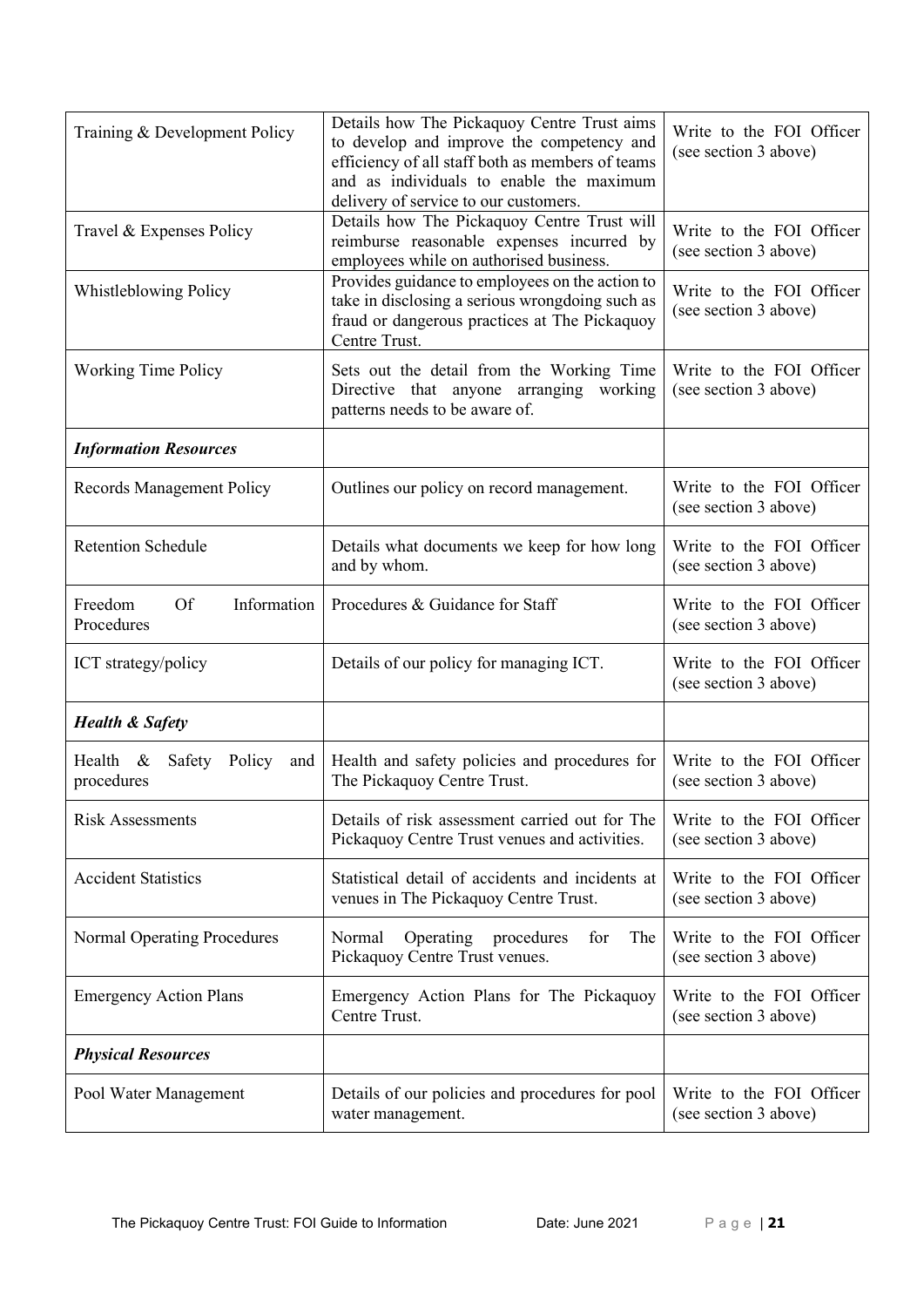| Environmental reports                                 | Details of reports on environmental issues e.g.<br>sustainability, energy usage, carbon footprint<br>etc.   | Our Commitment to the<br>Environment              |
|-------------------------------------------------------|-------------------------------------------------------------------------------------------------------------|---------------------------------------------------|
| <b>Facility Maintenance &amp; Asset</b><br>Management |                                                                                                             |                                                   |
| <b>Asset Management Policy</b>                        | Details The Pickaquoy Centre Trust's asset<br>management plans and maintenance regime.                      | Write to the FOI Officer<br>(see section 3 above) |
| <b>Facility Maintenance Plan</b>                      | Details The Pickaquoy Centre Trust's facility<br>maintenance plans.                                         | Write to the FOI Officer<br>(see section 3 above) |
| <b>Energy Awareness</b>                               | Details staff responsibilities for good practice to<br>reduce energy usage                                  | Write to the FOI Officer<br>(see section 3 above) |
| <b>Energy Efficiency Review</b>                       | Details The Pickaquoy Centre Trust's policy on<br>managing energy usage and promoting energy<br>efficiency. | Write to the FOI Officer<br>(see section 3 above) |
| <b>Employee Relations</b>                             |                                                                                                             |                                                   |
| Agreement with Trade Unions                           | Details agreements with Trade Unions                                                                        | Write to the FOI Officer<br>(see section 3 above) |

# **CLASS 6: HOW WE PROCURE GOODS AND SERVICES FROM EXTERNAL PROVIDERS**

#### **Class description:**

#### **Information about how we procure goods and services, and our contracts with external providers.**

| The information we publish<br>under this class includes: | <b>Description</b>                                                                                                                                                            | How<br>to<br>access<br>it/details<br>of<br>any<br>charges |
|----------------------------------------------------------|-------------------------------------------------------------------------------------------------------------------------------------------------------------------------------|-----------------------------------------------------------|
| Contracts                                                | Details of The Pickaquoy Centre Trust's let Write to the FOI<br>contracts which have gone through formal Officer (see section 3<br>tendering, including contractor and value. | above)                                                    |
| Invitations to tender                                    | Details of invitations to tender                                                                                                                                              | to the FOI<br>Write<br>Officer (see section 3)<br>above)  |

# **CLASS 7: HOW WE ARE PERFORMING**

# **Class description:**

**Information about how we perform as an organisation, and how well we deliver our functions and services.**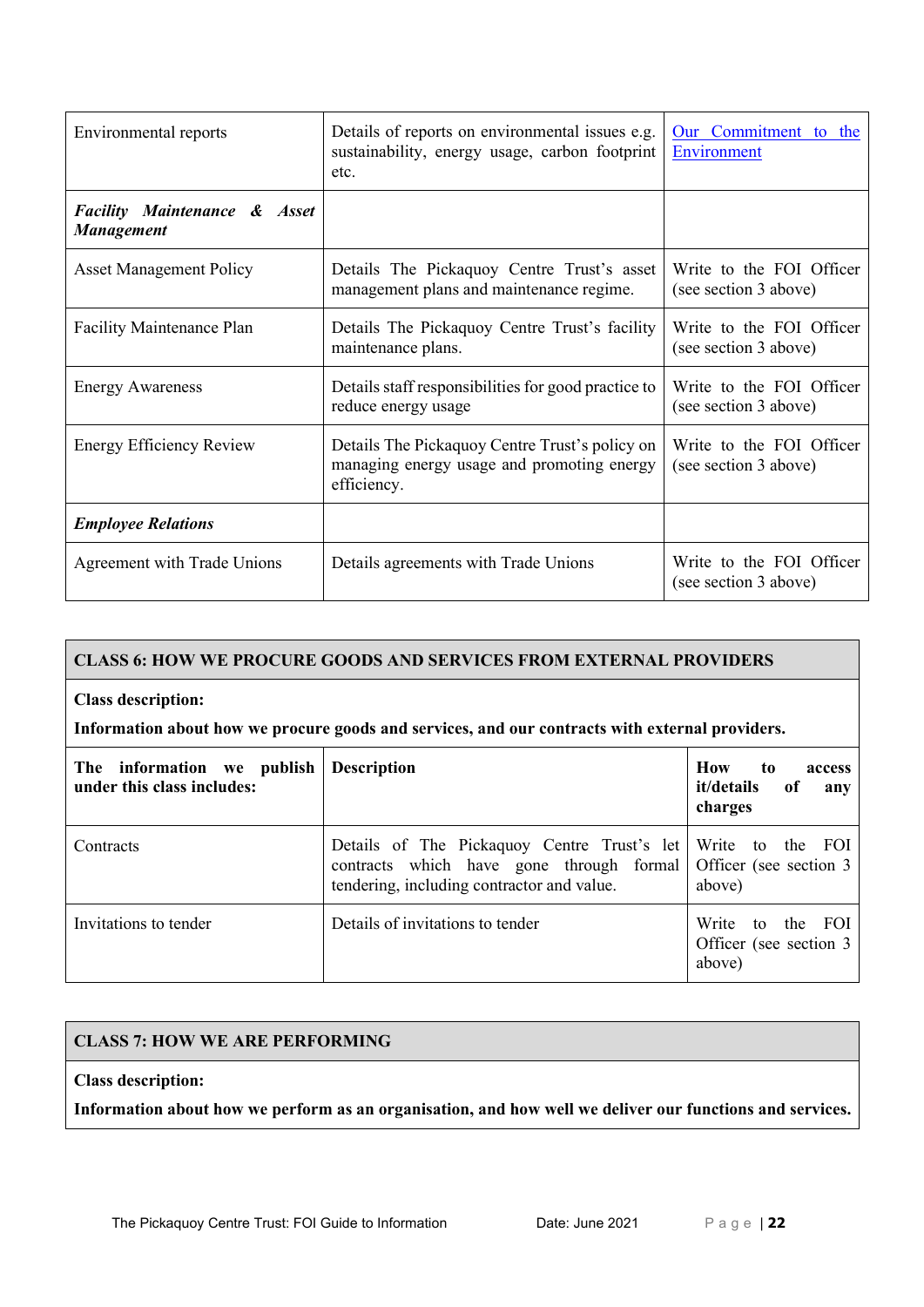| The information we publish<br>under this class includes: | <b>Description</b>                                                                                                 | How to access it/details of<br>any charges        |
|----------------------------------------------------------|--------------------------------------------------------------------------------------------------------------------|---------------------------------------------------|
| Key Performance Indicators                               | Information on The Pickaquoy Centre<br>Trust's key performance indicators and<br>performance against them.         | Write to the FOI Officer (see<br>section 3 above) |
| Audits & Inspections                                     | Reports from audits and inspections.                                                                               | Write to the FOI Officer (see<br>section 3 above) |
| Annual Performance Report                                | audited<br>Annual<br>financial<br>report<br>and<br>statements.                                                     | <b>Published Accounts</b>                         |
| Customer satisfaction<br>surveys<br>and reports          | satisfaction<br><b>Details</b><br>of<br>customer<br>our<br>measures e.g. mystery shopping, surveys and<br>reports. | Write to the FOI Officer (see<br>section 3 above) |
| <b>Staff Survey</b>                                      | Details the results of our staff survey                                                                            | Write to the FOI Officer (see<br>section 3 above) |
| <b>Sickness Absence Statistics</b>                       | Breakdown of sickness absence statistics                                                                           | Write to the FOI Officer (see<br>section 3 above) |
| Health & Safety Audits                                   | Details the Health & Safety Audits of our<br>venues                                                                | Write to the FOI Officer (see<br>section 3 above) |

# **CLASS 8: OUR COMMERCIAL PUBLICATIONS**

Class description:

Information packaged and made available for sale on a commercial basis and sold at market value through a retail outlet e.g. bookshop, museum or research journal.

| The information we publish Description<br>under this class includes:                        | How<br>$\mathbf{to}$<br>access<br>any<br>it/details of<br>charges |
|---------------------------------------------------------------------------------------------|-------------------------------------------------------------------|
| The Pickaquoy Centre Trust does<br>not hold or publish any information<br>under this class. |                                                                   |

# **CLASS 9: OUR OPEN DATA**

Class description: